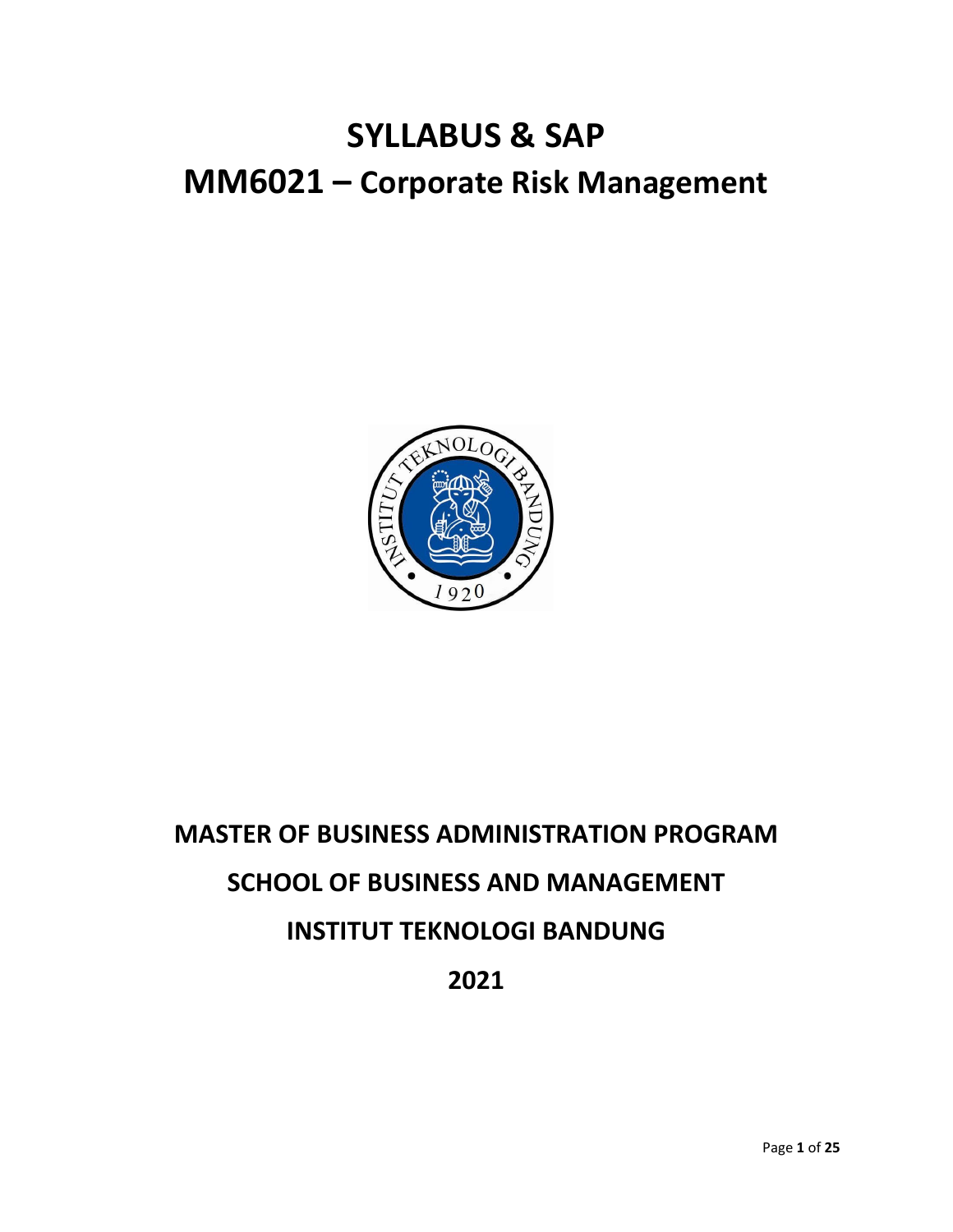#### **1. Mission of SBM ITB**

#### SBM ITB has mission as follows:

"To educate students to be innovative leaders with an entrepreneurial mindset and to develop and disseminate knowledge of business and management for the betterment of business, government, and society"

#### **2. Course Description**

In a corporation or today's business world, risks occur starting from the initial business phase and it continues to evolve as long as the business is still running with other forms of risk; from the establishment of funding, investment stage and the production/services of asset utilization to generate income, sales which utilize credit and receivable, business process, people, technology and many things. Risks are perceived anywhere and anytime. We can not avoid nor erase the risks. If we limit risks, then we will generate low return. The higher risk, the higher return and vice versa. That is a principle of Finance. So we have to deal with risks according to our appetite and business philosophy. So as long as the company runs the business sustainable for generating the return, risk will associate with it

### **3. Learning Goals and Objectives of Master of Business Administration**

Master of Business Administration has learning goals and objectives as on Table 1 below. Fourth column shows the LG/LO of study program attached to courses.

| <b>Learning Objectives</b><br><b>Learning Goal</b><br><b>No</b> | Course LG/LO |
|-----------------------------------------------------------------|--------------|
|-----------------------------------------------------------------|--------------|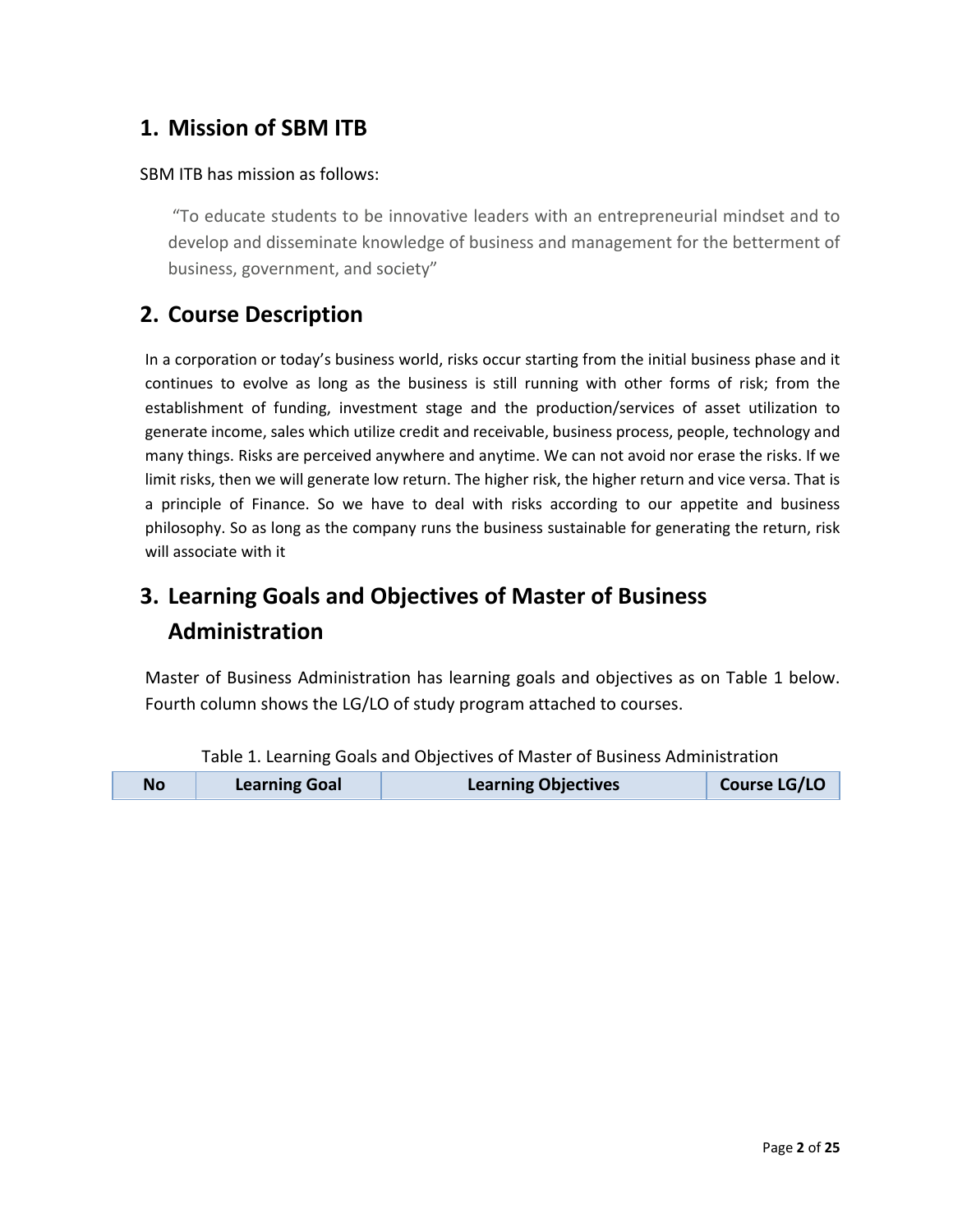#### **4. Reading Material**

Honeywell Inc., And Integrated Risk Management, A Framework For Risk Management, The New Religion of Risk Management, Governance, Risk Management, and Compliance, Principles of Risk Management and Insurance; 13Th Ed., Risk Management for Islamic Banks, An introduction to Derivatives and Risk Management; 9th ed., Risk Management And Financial Institutions; 4th ed, Practise Standard for Project Risk Management, Advanced Financial Risk Management, 2nd ed., Handbook of Integrated Risk Management in global supply chains, Enterprise Wide Risk Management Made Easy; 3rd ed, Project Risk Management Guidelines: Managing Risk in Large Project and Complex Procurement, Risk Management in Emerging Markets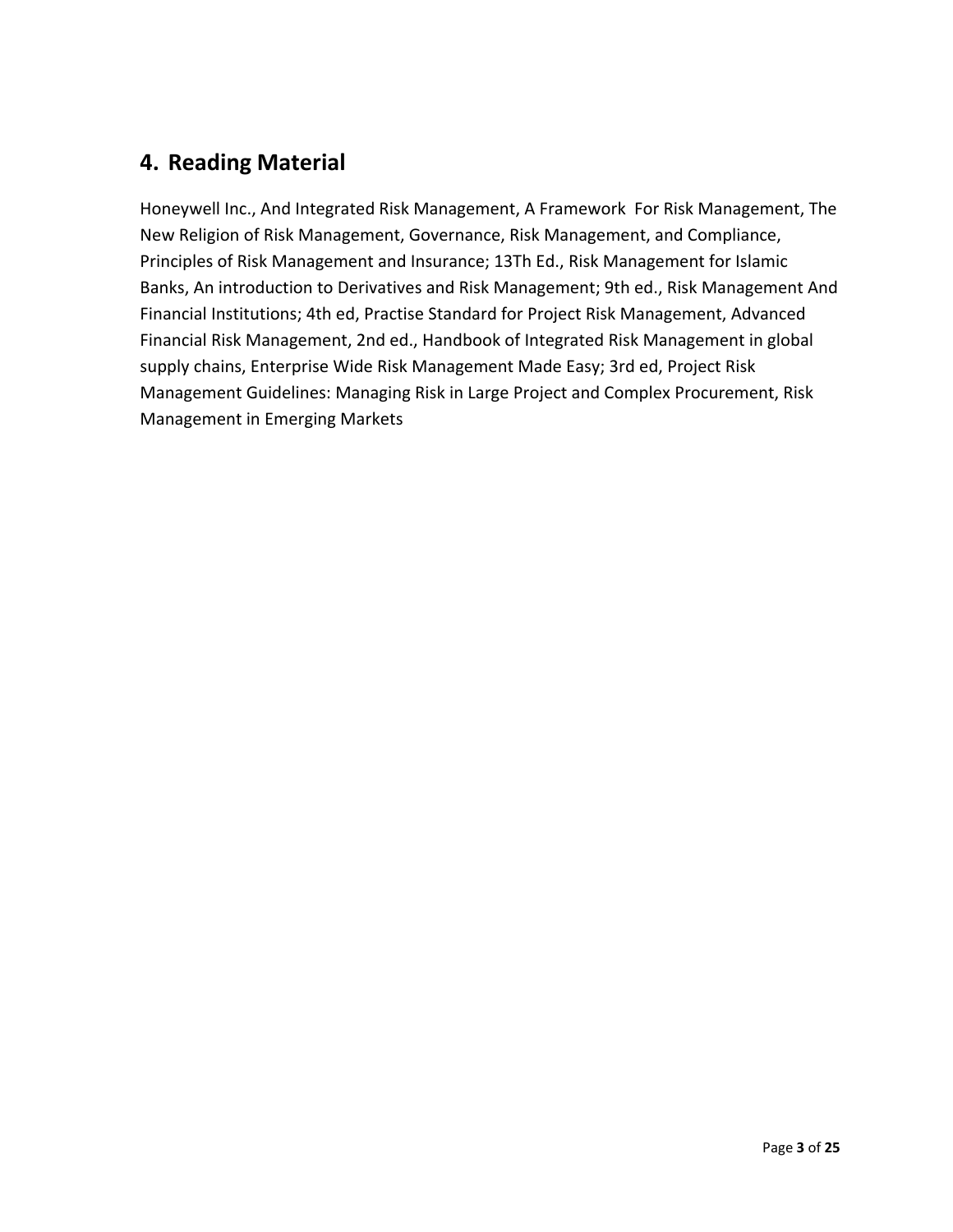#### **5. The Course Schedule/ Plan**

Table 3 present the class activities that are required to achieve the learning objectives of this course.

| Week/Date/                                                                                                    | <b>Activities</b>                                                                                                                                                                                                                                                                                                                                                                                                                                                                                                                                                                                                                                                                                                                                                                                                                                                                                                                                                                                        | Lecturer |
|---------------------------------------------------------------------------------------------------------------|----------------------------------------------------------------------------------------------------------------------------------------------------------------------------------------------------------------------------------------------------------------------------------------------------------------------------------------------------------------------------------------------------------------------------------------------------------------------------------------------------------------------------------------------------------------------------------------------------------------------------------------------------------------------------------------------------------------------------------------------------------------------------------------------------------------------------------------------------------------------------------------------------------------------------------------------------------------------------------------------------------|----------|
| Module                                                                                                        |                                                                                                                                                                                                                                                                                                                                                                                                                                                                                                                                                                                                                                                                                                                                                                                                                                                                                                                                                                                                          |          |
| <b>Session 1</b><br>Tuesday, 24th August<br>2021<br>$08:00 - 09:30$<br><b>Classroom F Gedung</b><br>Pertamina | <b>Topic:</b><br>Theory and Principle of Risk Management<br>Sub-topic:<br>Risk Principles and Fundamentals, Risk and Return, Steps in Risk Management,<br>Integrated Corporate Risk Management, Risk Management Benefits<br><b>Activity:</b><br>Watching Video of Risk<br><b>Description:</b><br><b>Course Outcomes:</b><br>After finally followed this subject you will be: 1. Appreciate the role and function of<br>corporate risk management in reaching successful and well-managed business 2. Able<br>to implement a rational approach in adopting corporate risks management process 3.<br>Able to use various techniques in analyzing internal and external factors in the<br>corporation for identifying, measuring, handling and evaluating corporate business risks<br>4. Appreciate how managerial decision is affected by risk management 5. Able to<br>develop and to present a plan to manage business risks in a company<br><b>Reference:</b><br>The New Religion of Risk Management () |          |
|                                                                                                               |                                                                                                                                                                                                                                                                                                                                                                                                                                                                                                                                                                                                                                                                                                                                                                                                                                                                                                                                                                                                          |          |

Table 3. Weekly Class Activities of Corporate Risk Management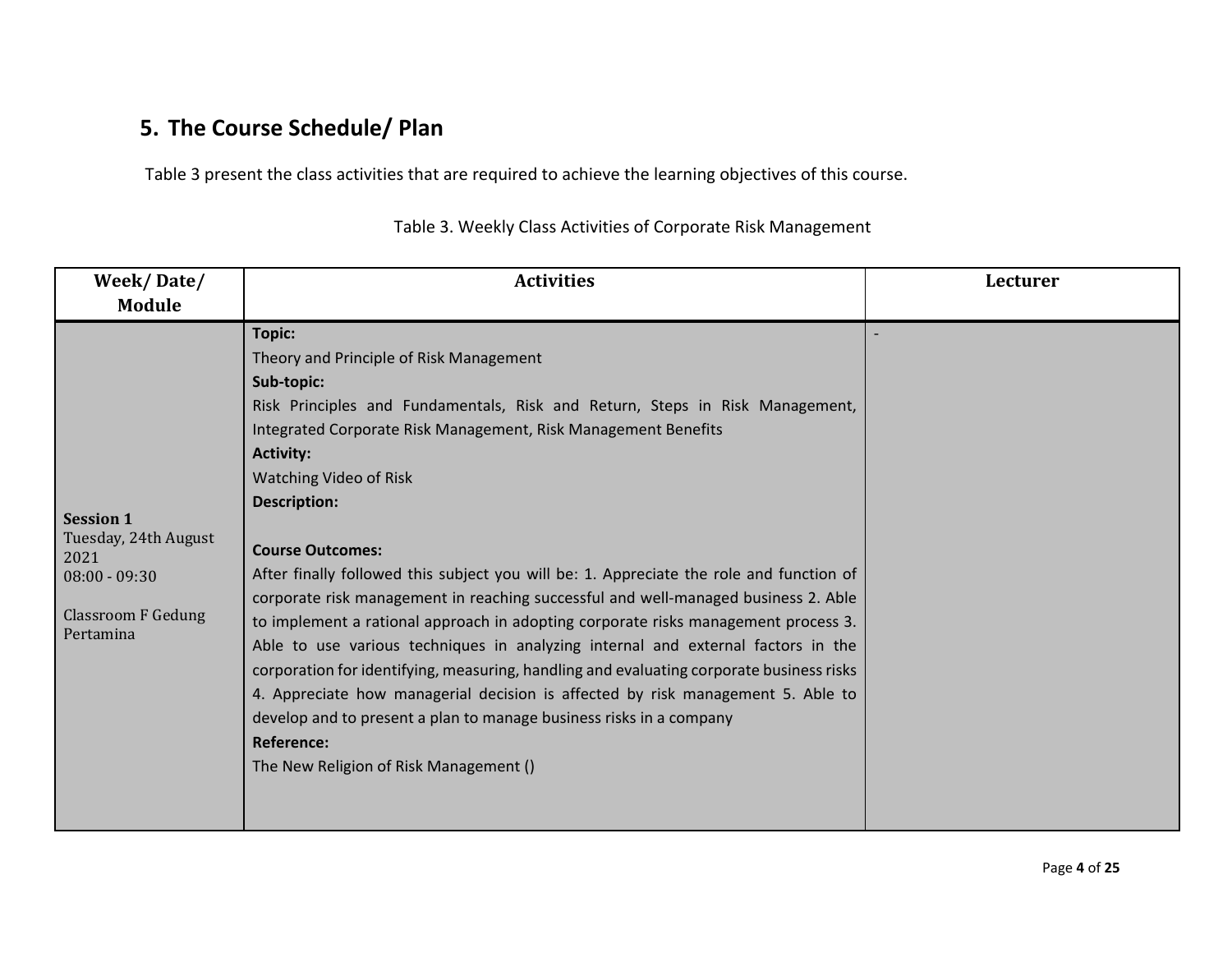|                                          | <b>Topic:</b>                                                                            |  |
|------------------------------------------|------------------------------------------------------------------------------------------|--|
|                                          | Theory and Principle of Risk Management                                                  |  |
|                                          | Sub-topic:                                                                               |  |
|                                          | Risk Principles and Fundamentals, Risk and Return, Steps in Risk Management,             |  |
|                                          | Integrated Corporate Risk Management, Risk Management Benefits                           |  |
|                                          | <b>Activity:</b>                                                                         |  |
|                                          | Lecturing & Discussion                                                                   |  |
|                                          | <b>Description:</b>                                                                      |  |
| <b>Session 2</b>                         |                                                                                          |  |
| Tuesday, 24th August<br>2021             | <b>Course Outcomes:</b>                                                                  |  |
| $09:45 - 11:15$                          | After finally followed this subject you will be: 1. Appreciate the role and function of  |  |
|                                          | corporate risk management in reaching successful and well-managed business 2. Able       |  |
| <b>Classroom F Gedung</b><br>Pertamina   | to implement a rational approach in adopting corporate risks management process 3.       |  |
|                                          | Able to use various techniques in analyzing internal and external factors in the         |  |
|                                          | corporation for identifying, measuring, handling and evaluating corporate business risks |  |
|                                          | 4. Appreciate how managerial decision is affected by risk management 5. Able to          |  |
|                                          | develop and to present a plan to manage business risks in a company                      |  |
|                                          | <b>Reference:</b>                                                                        |  |
|                                          | A Framework For Risk Management ()                                                       |  |
|                                          |                                                                                          |  |
|                                          |                                                                                          |  |
|                                          | <b>Topic:</b>                                                                            |  |
|                                          | <b>Risk Identification</b>                                                               |  |
| <b>Session 3</b><br>Tuesday, 31st August | Sub-topic:                                                                               |  |
| 2021                                     | Risk Identification Methods, Risk Classification, Types of Risk                          |  |
| $08:00 - 09:30$                          | <b>Activity:</b>                                                                         |  |
|                                          | Quiz & Lecturing                                                                         |  |
| <b>Classroom F Gedung</b><br>Pertamina   | <b>Description:</b>                                                                      |  |
|                                          |                                                                                          |  |
|                                          | <b>Course Outcomes:</b>                                                                  |  |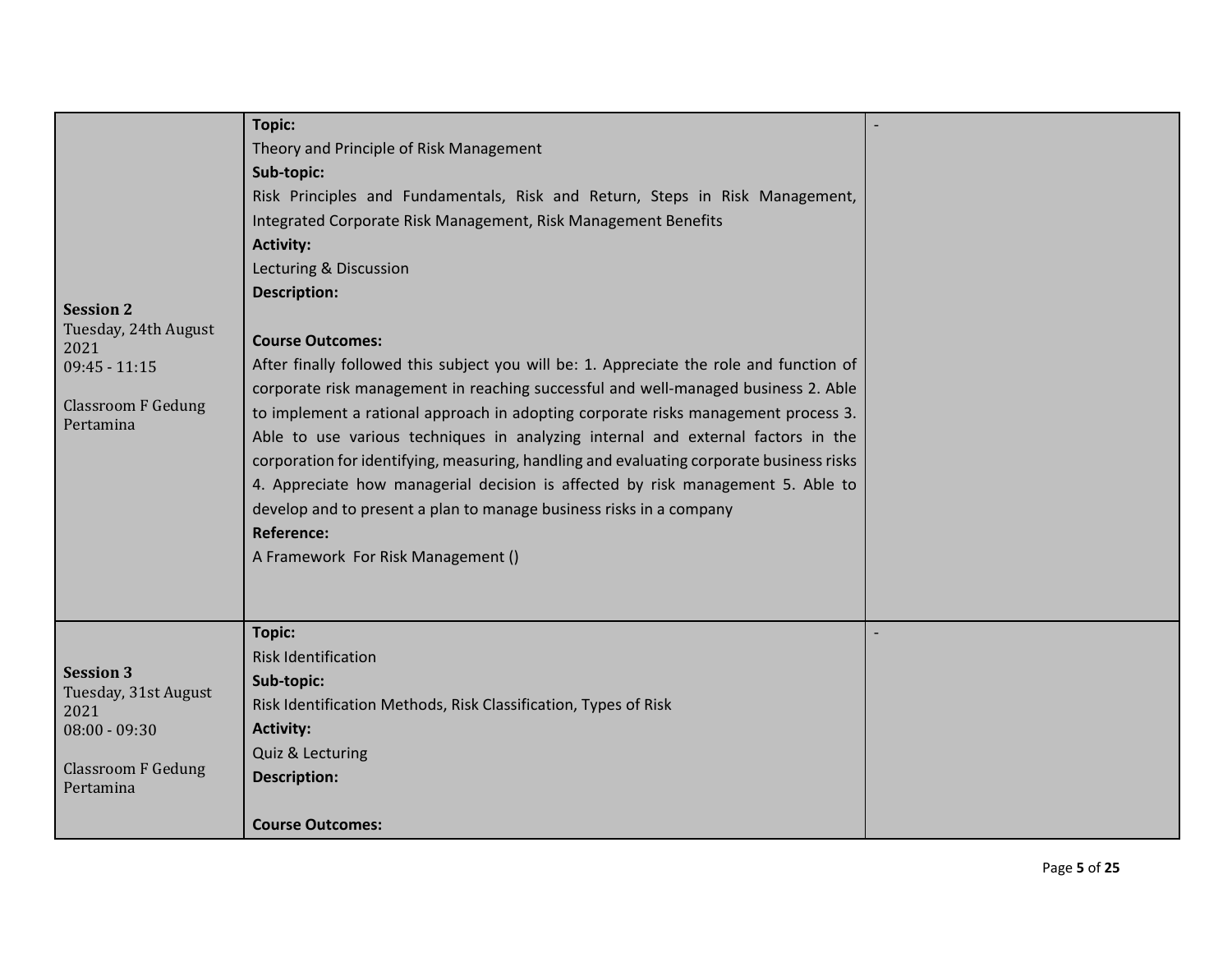|                                                                                                               | After finally followed this subject you will be: 1. Appreciate the role and function of<br>corporate risk management in reaching successful and well-managed business 2. Able<br>to implement a rational approach in adopting corporate risks management process 3.<br>Able to use various techniques in analyzing internal and external factors in the<br>corporation for identifying, measuring, handling and evaluating corporate business risks<br>4. Appreciate how managerial decision is affected by risk management 5. Able to<br>develop and to present a plan to manage business risks in a company<br><b>Reference:</b><br>Governance, Risk Management, and Compliance ()                                                                                                                                                                                                                                                  |  |
|---------------------------------------------------------------------------------------------------------------|---------------------------------------------------------------------------------------------------------------------------------------------------------------------------------------------------------------------------------------------------------------------------------------------------------------------------------------------------------------------------------------------------------------------------------------------------------------------------------------------------------------------------------------------------------------------------------------------------------------------------------------------------------------------------------------------------------------------------------------------------------------------------------------------------------------------------------------------------------------------------------------------------------------------------------------|--|
| <b>Session 4</b><br>Tuesday, 31st August<br>2021<br>$09:45 - 11:15$<br><b>Classroom F Gedung</b><br>Pertamina | Topic:<br><b>Risk Identification</b><br>Sub-topic:<br>Case #1: The new Religion of Risk Management<br><b>Activity:</b><br>Lecturing & Discussion<br><b>Description:</b><br><b>Course Outcomes:</b><br>After finally followed this subject you will be: 1. Appreciate the role and function of<br>corporate risk management in reaching successful and well-managed business 2. Able<br>to implement a rational approach in adopting corporate risks management process 3.<br>Able to use various techniques in analyzing internal and external factors in the<br>corporation for identifying, measuring, handling and evaluating corporate business risks<br>4. Appreciate how managerial decision is affected by risk management 5. Able to<br>develop and to present a plan to manage business risks in a company<br><b>Reference:</b><br>Risk Management in Emerging Markets (); Governance, Risk Management, and<br>Compliance () |  |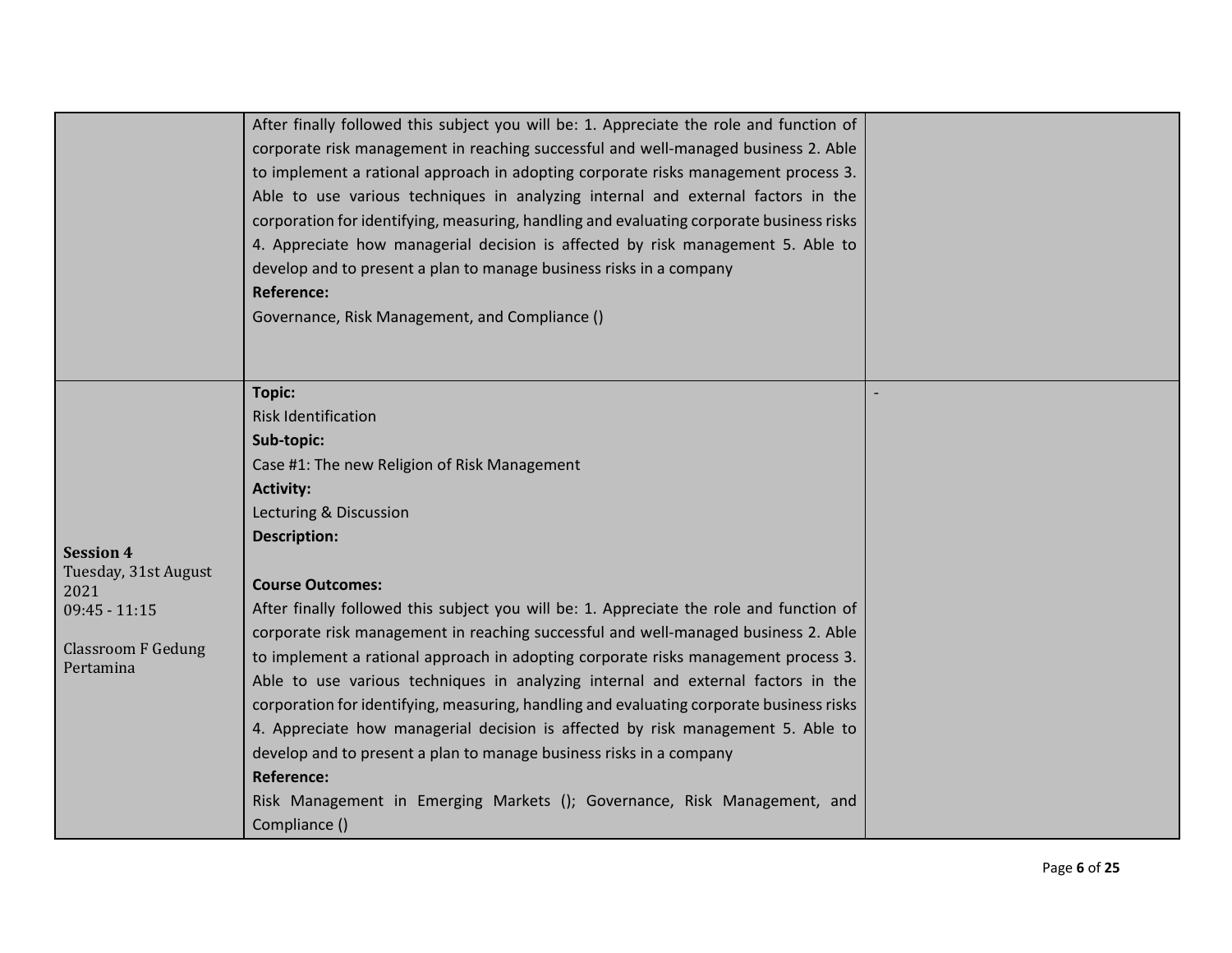| <b>Session 5</b><br>Tuesday, 7th September<br>2021<br>$08:00 - 09:30$<br><b>Classroom F Gedung</b><br>Pertamina | Topic:<br><b>Risk Measurement</b><br>Sub-topic:<br>Practical tools and techniques in identifying and measuring risks, Risk Probability, Risk<br>Severity<br><b>Activity:</b><br>Lecturing & Discussion<br><b>Description:</b><br><b>Course Outcomes:</b><br>After finally followed this subject you will be: 1. Appreciate the role and function of<br>corporate risk management in reaching successful and well-managed business 2. Able<br>to implement a rational approach in adopting corporate risks management process 3.<br>Able to use various techniques in analyzing internal and external factors in the<br>corporation for identifying, measuring, handling and evaluating corporate business risks<br>4. Appreciate how managerial decision is affected by risk management 5. Able to<br>develop and to present a plan to manage business risks in a company<br><b>Reference:</b><br>Risk Management And Financial Institutions; 4th ed (); Risk Management in Emerging<br>Markets (); Governance, Risk Management, and Compliance (); Enterprise Wide Risk<br>Management Made Easy; 3rd ed (); Principles of Risk Management and Insurance; 13Th<br>Ed.() |  |
|-----------------------------------------------------------------------------------------------------------------|-------------------------------------------------------------------------------------------------------------------------------------------------------------------------------------------------------------------------------------------------------------------------------------------------------------------------------------------------------------------------------------------------------------------------------------------------------------------------------------------------------------------------------------------------------------------------------------------------------------------------------------------------------------------------------------------------------------------------------------------------------------------------------------------------------------------------------------------------------------------------------------------------------------------------------------------------------------------------------------------------------------------------------------------------------------------------------------------------------------------------------------------------------------------------|--|
| <b>Session 6</b><br>Tuesday, 7th September<br>2021<br>$09:45 - 11:15$                                           | <b>Topic:</b><br><b>Risk Measurement</b><br>Sub-topic:                                                                                                                                                                                                                                                                                                                                                                                                                                                                                                                                                                                                                                                                                                                                                                                                                                                                                                                                                                                                                                                                                                                  |  |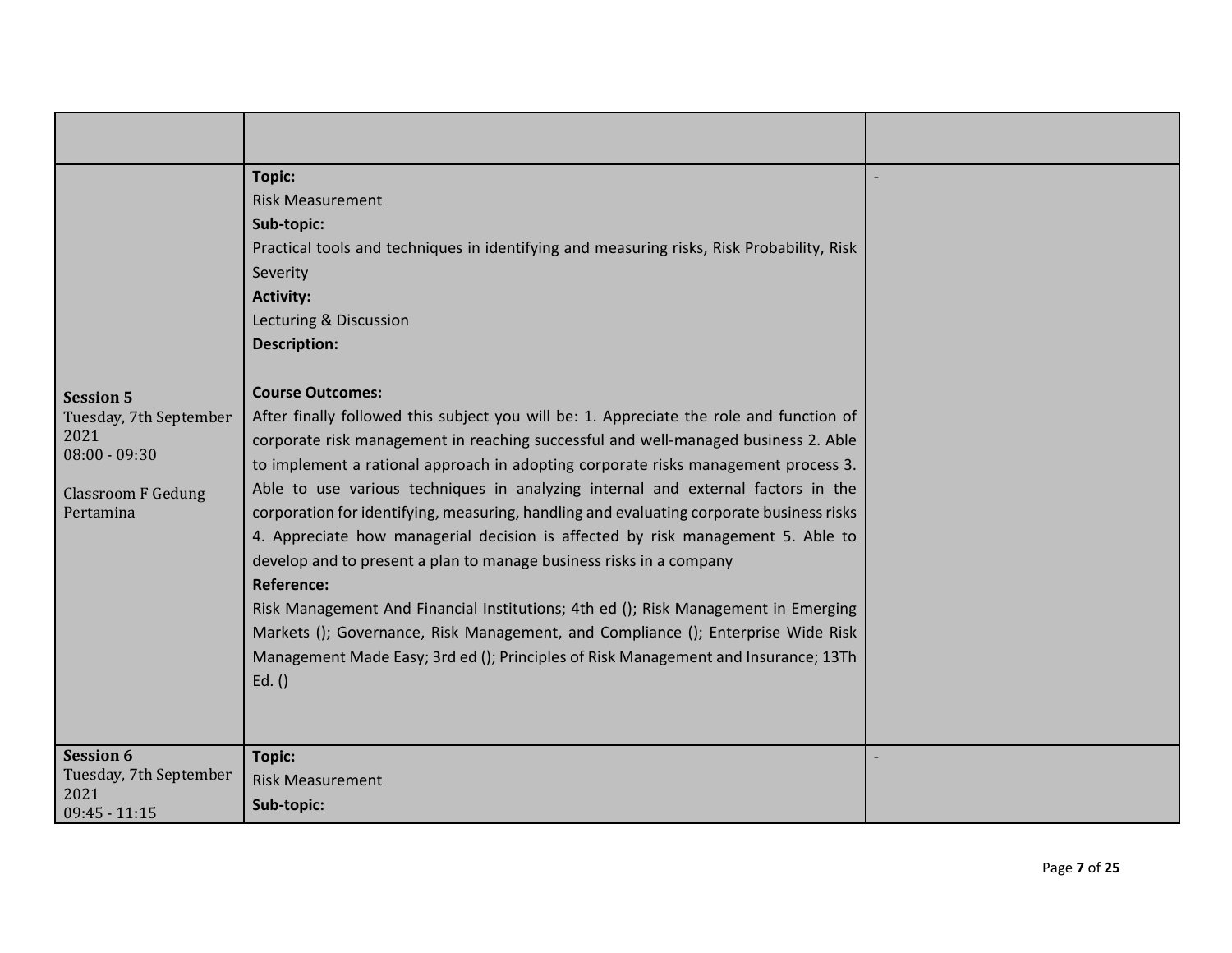|                                   | Case #2: Why manage risk?                                                                |  |
|-----------------------------------|------------------------------------------------------------------------------------------|--|
| <b>Classroom F Gedung</b>         | <b>Activity:</b>                                                                         |  |
| Pertamina                         | Lecturing & Discussion                                                                   |  |
|                                   | <b>Description:</b>                                                                      |  |
|                                   |                                                                                          |  |
|                                   | <b>Course Outcomes:</b>                                                                  |  |
|                                   | After finally followed this subject you will be: 1. Appreciate the role and function of  |  |
|                                   | corporate risk management in reaching successful and well-managed business 2. Able       |  |
|                                   | to implement a rational approach in adopting corporate risks management process 3.       |  |
|                                   | Able to use various techniques in analyzing internal and external factors in the         |  |
|                                   | corporation for identifying, measuring, handling and evaluating corporate business risks |  |
|                                   | 4. Appreciate how managerial decision is affected by risk management 5. Able to          |  |
|                                   | develop and to present a plan to manage business risks in a company                      |  |
|                                   | <b>Reference:</b>                                                                        |  |
|                                   | Risk Management And Financial Institutions; 4th ed (); Risk Management in Emerging       |  |
|                                   | Markets (); Governance, Risk Management, and Compliance (); Enterprise Wide Risk         |  |
|                                   | Management Made Easy; 3rd ed (); Principles of Risk Management and Insurance; 13Th       |  |
|                                   | Ed.()                                                                                    |  |
|                                   |                                                                                          |  |
|                                   |                                                                                          |  |
|                                   | <b>Topic:</b>                                                                            |  |
|                                   | <b>Risk Mapping</b>                                                                      |  |
| <b>Session 7</b><br>Tuesday, 14th | Sub-topic:                                                                               |  |
| September 2021                    | Mapping of Risk based on Probability and Severity                                        |  |
| $08:00 - 09:30$                   | <b>Activity:</b>                                                                         |  |
| <b>Classroom F Gedung</b>         | Lecturing & Discussion                                                                   |  |
| Pertamina                         | <b>Description:</b>                                                                      |  |
|                                   |                                                                                          |  |
|                                   | <b>Course Outcomes:</b>                                                                  |  |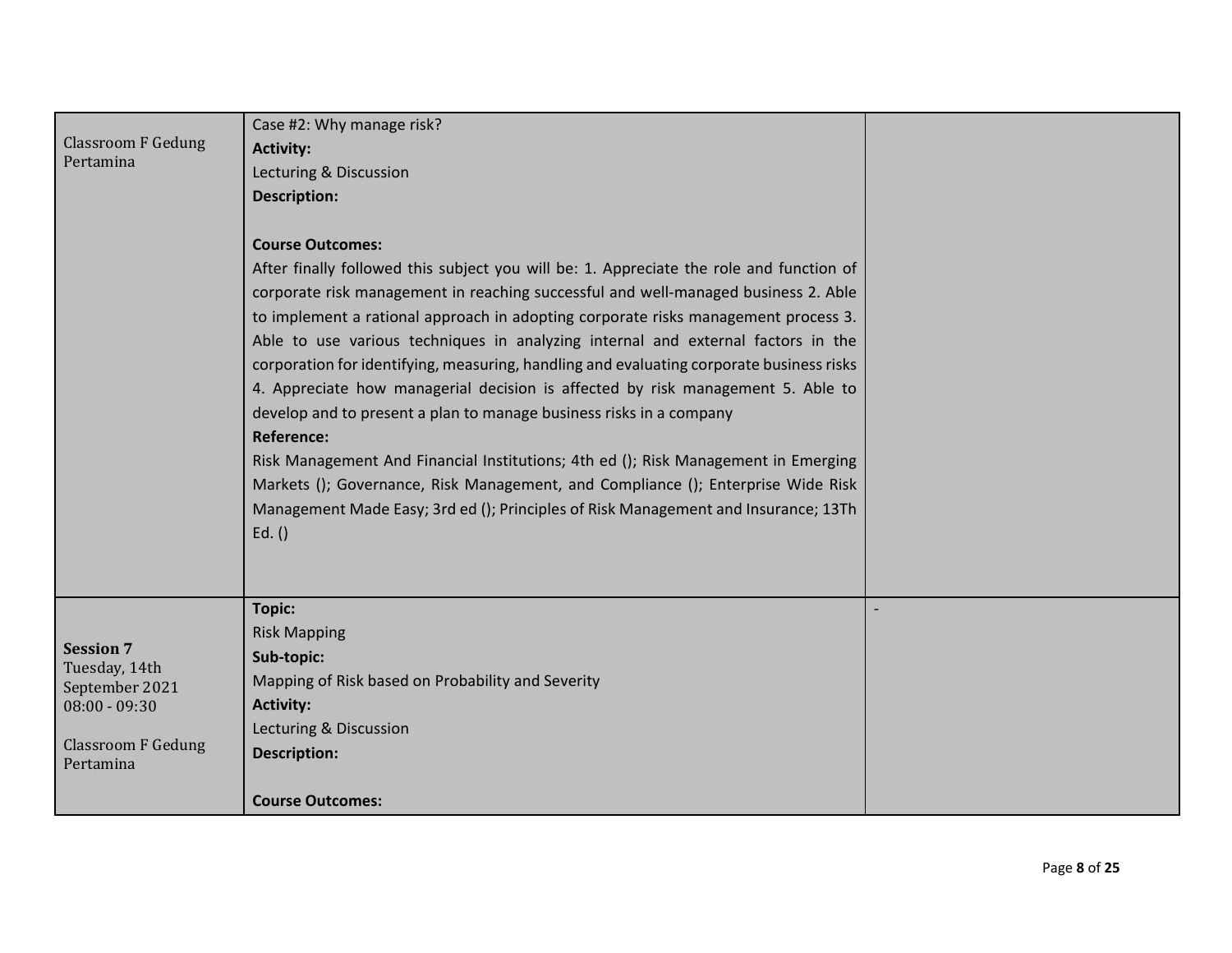|                           | After finally followed this subject you will be: 1. Appreciate the role and function of  |  |
|---------------------------|------------------------------------------------------------------------------------------|--|
|                           | corporate risk management in reaching successful and well-managed business 2. Able       |  |
|                           | to implement a rational approach in adopting corporate risks management process 3.       |  |
|                           | Able to use various techniques in analyzing internal and external factors in the         |  |
|                           | corporation for identifying, measuring, handling and evaluating corporate business risks |  |
|                           | 4. Appreciate how managerial decision is affected by risk management 5. Able to          |  |
|                           | develop and to present a plan to manage business risks in a company                      |  |
|                           | <b>Reference:</b>                                                                        |  |
|                           | Risk Management And Financial Institutions; 4th ed (); Risk Management in Emerging       |  |
|                           | Markets (); Governance, Risk Management, and Compliance (); Enterprise Wide Risk         |  |
|                           | Management Made Easy; 3rd ed (); Principles of Risk Management and Insurance; 13Th       |  |
|                           | Ed. $()$                                                                                 |  |
|                           |                                                                                          |  |
|                           |                                                                                          |  |
|                           | Topic:                                                                                   |  |
|                           | <b>Risk Mapping</b>                                                                      |  |
|                           | Sub-topic:                                                                               |  |
|                           | Case #3: A Framework for Risk Management                                                 |  |
|                           | <b>Activity:</b>                                                                         |  |
| <b>Session 8</b>          | Lecturing & Discussion                                                                   |  |
| Tuesday, 14th             | <b>Description:</b>                                                                      |  |
| September 2021            |                                                                                          |  |
| $09:45 - 11:15$           | <b>Course Outcomes:</b>                                                                  |  |
| <b>Classroom F Gedung</b> | After finally followed this subject you will be: 1. Appreciate the role and function of  |  |
| Pertamina                 | corporate risk management in reaching successful and well-managed business 2. Able       |  |
|                           | to implement a rational approach in adopting corporate risks management process 3.       |  |
|                           | Able to use various techniques in analyzing internal and external factors in the         |  |
|                           | corporation for identifying, measuring, handling and evaluating corporate business risks |  |
|                           | 4. Appreciate how managerial decision is affected by risk management 5. Able to          |  |
|                           | develop and to present a plan to manage business risks in a company                      |  |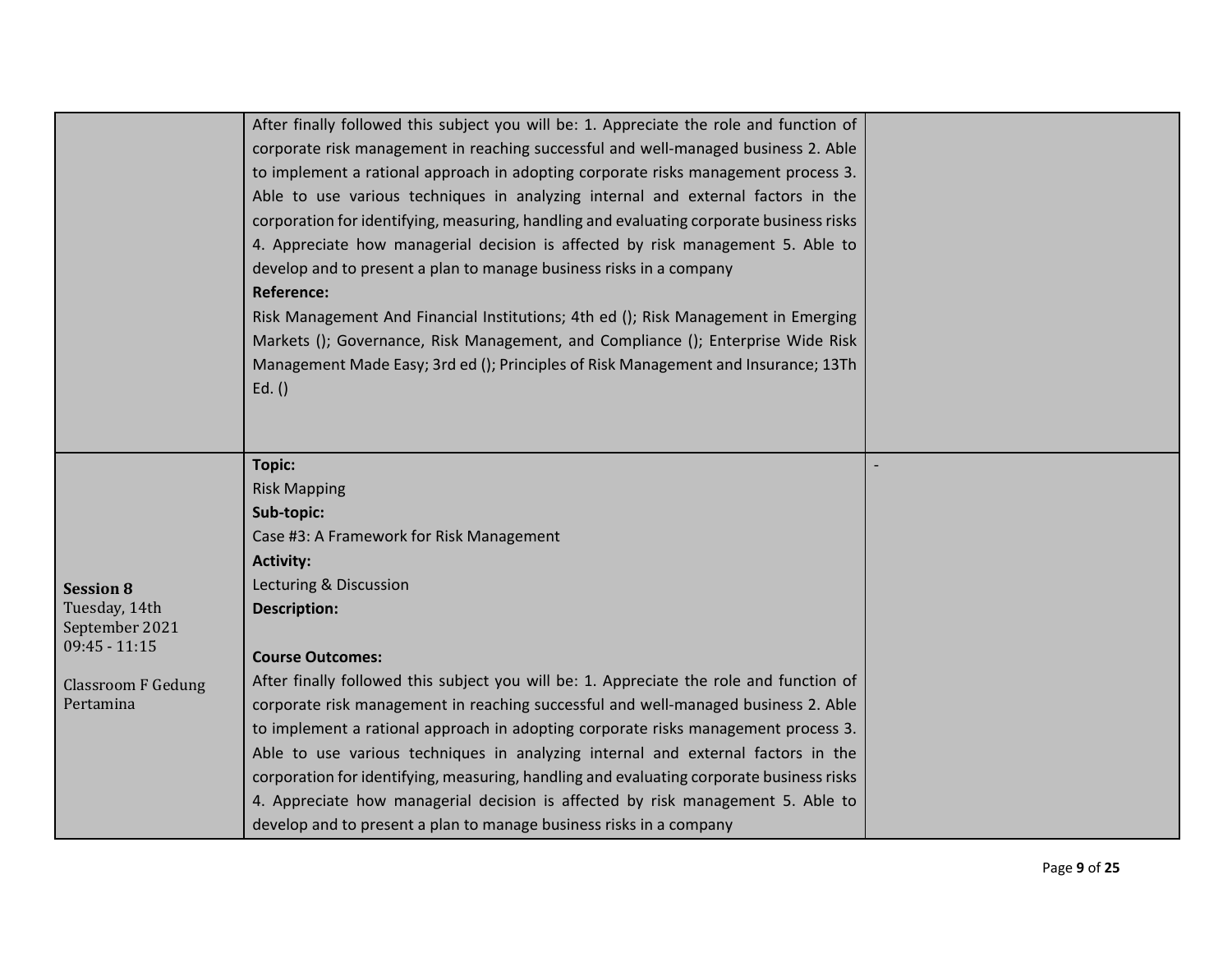|                                                                                                                  | <b>Reference:</b><br>Risk Management And Financial Institutions; 4th ed (); Risk Management in Emerging<br>Markets (); Governance, Risk Management, and Compliance (); Enterprise Wide Risk<br>Management Made Easy; 3rd ed (); Principles of Risk Management and Insurance; 13Th<br>Ed. (); Practise Standard for Project Risk Management ()                                                                                                                                                                                                                                                                                                                                                                                                                                                                                                                                                                                                                                                                                                                                                                                                 |  |
|------------------------------------------------------------------------------------------------------------------|-----------------------------------------------------------------------------------------------------------------------------------------------------------------------------------------------------------------------------------------------------------------------------------------------------------------------------------------------------------------------------------------------------------------------------------------------------------------------------------------------------------------------------------------------------------------------------------------------------------------------------------------------------------------------------------------------------------------------------------------------------------------------------------------------------------------------------------------------------------------------------------------------------------------------------------------------------------------------------------------------------------------------------------------------------------------------------------------------------------------------------------------------|--|
| <b>Session 9</b><br>Tuesday, 21st<br>September 2021<br>$08:00 - 09:30$<br><b>Classroom F Gedung</b><br>Pertamina | <b>Topic:</b><br><b>Risk Management Strategies</b><br>Sub-topic:<br>Risk Management Techniques (Avoidance, Retention, Mitigation and Risk Transfer), Risk<br>registers and Action Planning, Insurance, Derivatives<br><b>Activity:</b><br>Lecturing & Discussion<br><b>Description:</b><br><b>Course Outcomes:</b><br>After finally followed this subject you will be: 1. Appreciate the role and function of<br>corporate risk management in reaching successful and well-managed business 2. Able<br>to implement a rational approach in adopting corporate risks management process 3.<br>Able to use various techniques in analyzing internal and external factors in the<br>corporation for identifying, measuring, handling and evaluating corporate business risks<br>4. Appreciate how managerial decision is affected by risk management 5. Able to<br>develop and to present a plan to manage business risks in a company<br><b>Reference:</b><br>Governance, Risk Management, and Compliance (); Handbook of Integrated Risk<br>Management in global supply chains (); Enterprise Wide Risk Management Made Easy;<br>$3rd$ ed $()$ |  |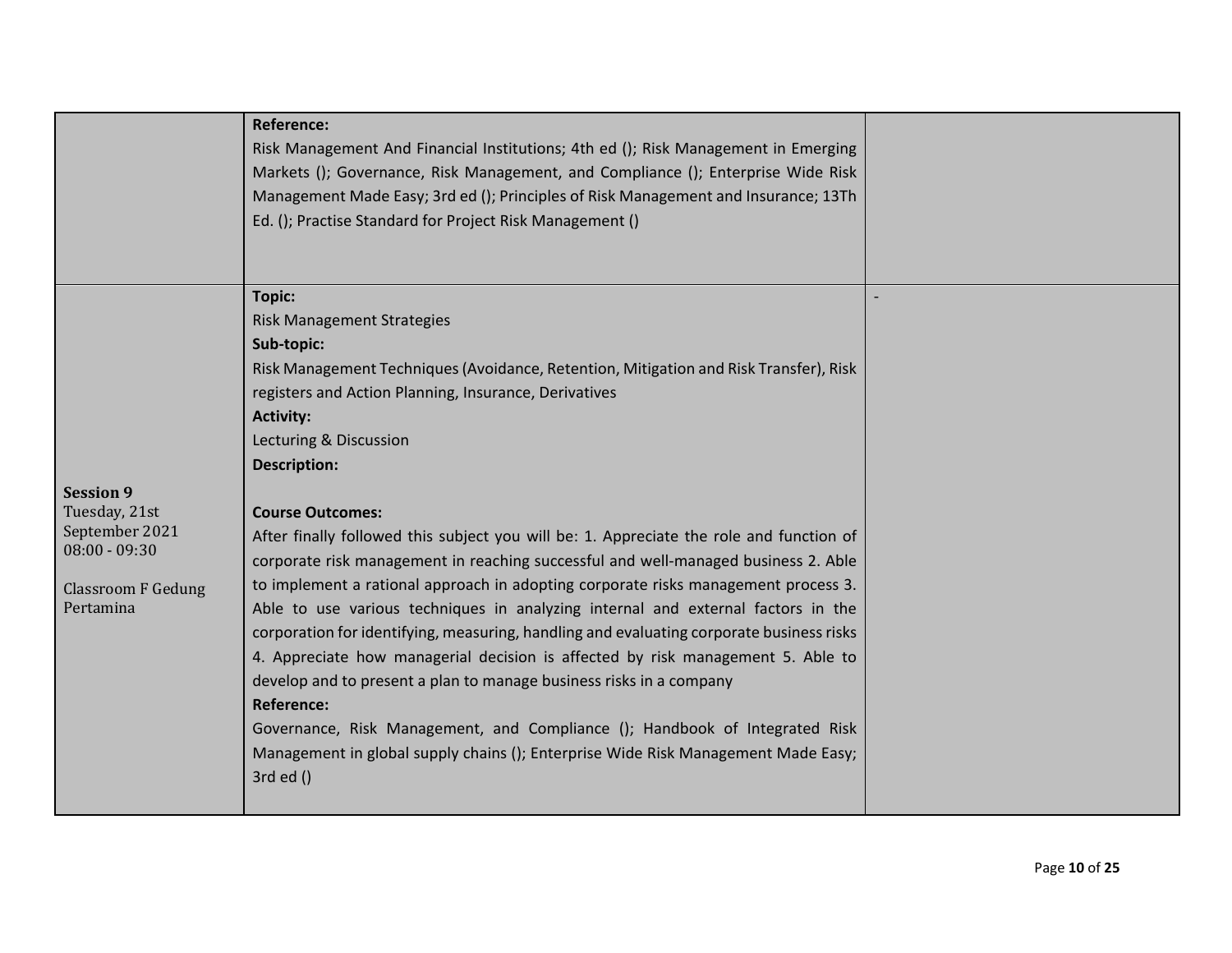| <b>Session 10</b><br>Tuesday, 21st<br>September 2021<br>$09:45 - 11:15$<br><b>Classroom F Gedung</b><br>Pertamina | <b>Topic:</b><br><b>Risk Management Strategies</b><br>Sub-topic:<br>Case #4: How Risky is Your Company?<br><b>Activity:</b><br>Lecturing & Discussion<br><b>Description:</b><br><b>Course Outcomes:</b><br>After finally followed this subject you will be: 1. Appreciate the role and function of<br>corporate risk management in reaching successful and well-managed business 2. Able<br>to implement a rational approach in adopting corporate risks management process 3.<br>Able to use various techniques in analyzing internal and external factors in the<br>corporation for identifying, measuring, handling and evaluating corporate business risks<br>4. Appreciate how managerial decision is affected by risk management 5. Able to<br>develop and to present a plan to manage business risks in a company<br><b>Reference:</b><br>Governance, Risk Management, and Compliance (); Enterprise Wide Risk Management<br>Made Easy; 3rd ed (); Practise Standard for Project Risk Management (); Project Risk<br>Management Guidelines: Managing Risk in Large Project and Complex Procurement () |  |
|-------------------------------------------------------------------------------------------------------------------|--------------------------------------------------------------------------------------------------------------------------------------------------------------------------------------------------------------------------------------------------------------------------------------------------------------------------------------------------------------------------------------------------------------------------------------------------------------------------------------------------------------------------------------------------------------------------------------------------------------------------------------------------------------------------------------------------------------------------------------------------------------------------------------------------------------------------------------------------------------------------------------------------------------------------------------------------------------------------------------------------------------------------------------------------------------------------------------------------------------|--|
| <b>Session 11</b><br>Tuesday, 28th<br>September 2021<br>$08:00 - 09:30$<br><b>Classroom F Gedung</b><br>Pertamina | <b>Topic:</b><br>Business Risk in Corporate Policy, Structure and Organizational Issues<br>Sub-topic:<br>Does Risk is recognized in a company wide policy and strategy?, The importance of SOP<br>and Segregation of Duties, COSO Framework, Risk Communication and Information<br>System                                                                                                                                                                                                                                                                                                                                                                                                                                                                                                                                                                                                                                                                                                                                                                                                                    |  |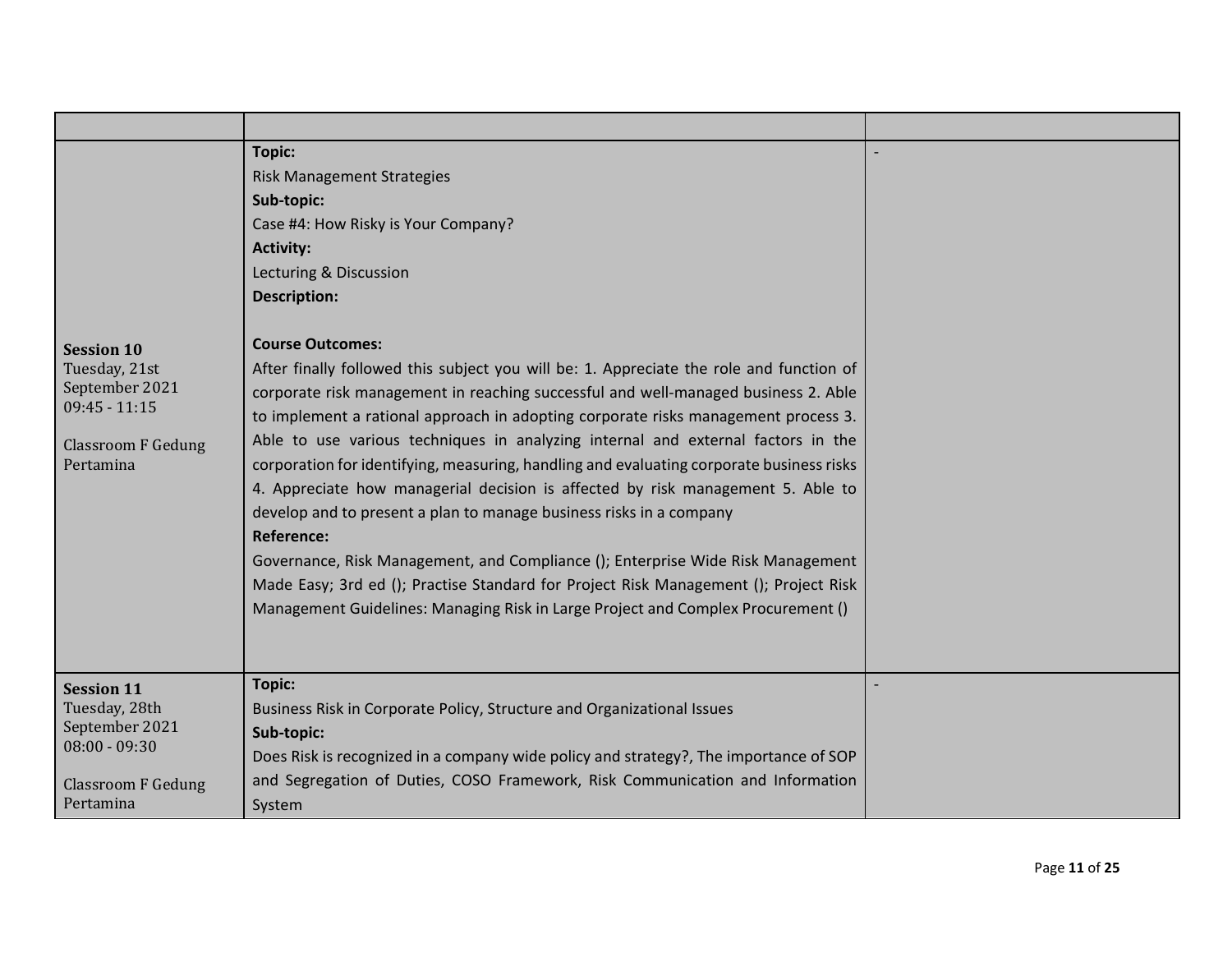|                                                                                                                   | <b>Activity:</b><br>Lecturing & Discussion<br><b>Description:</b><br><b>Course Outcomes:</b><br>After finally followed this subject you will be: 1. Appreciate the role and function of<br>corporate risk management in reaching successful and well-managed business 2. Able<br>to implement a rational approach in adopting corporate risks management process 3.<br>Able to use various techniques in analyzing internal and external factors in the<br>corporation for identifying, measuring, handling and evaluating corporate business risks<br>4. Appreciate how managerial decision is affected by risk management 5. Able to<br>develop and to present a plan to manage business risks in a company<br><b>Reference:</b><br>Governance, Risk Management, and Compliance (); Enterprise Wide Risk Management<br>Made Easy; 3rd ed (); Practise Standard for Project Risk Management (); Project Risk<br>Management Guidelines: Managing Risk in Large Project and Complex Procurement () |  |
|-------------------------------------------------------------------------------------------------------------------|---------------------------------------------------------------------------------------------------------------------------------------------------------------------------------------------------------------------------------------------------------------------------------------------------------------------------------------------------------------------------------------------------------------------------------------------------------------------------------------------------------------------------------------------------------------------------------------------------------------------------------------------------------------------------------------------------------------------------------------------------------------------------------------------------------------------------------------------------------------------------------------------------------------------------------------------------------------------------------------------------|--|
| <b>Session 12</b><br>Tuesday, 28th<br>September 2021<br>$09:45 - 11:15$<br><b>Classroom F Gedung</b><br>Pertamina | <b>Topic:</b><br>Business Risk in Corporate Policy, Structure and Organizational Issues<br>Sub-topic:<br>Case #5-Ethan Berman at RiskMetrics Groups A<br><b>Activity:</b><br>Lecturing & Discussion<br><b>Description:</b><br><b>Course Outcomes:</b><br>After finally followed this subject you will be: 1. Appreciate the role and function of<br>corporate risk management in reaching successful and well-managed business 2. Able<br>to implement a rational approach in adopting corporate risks management process 3.                                                                                                                                                                                                                                                                                                                                                                                                                                                                      |  |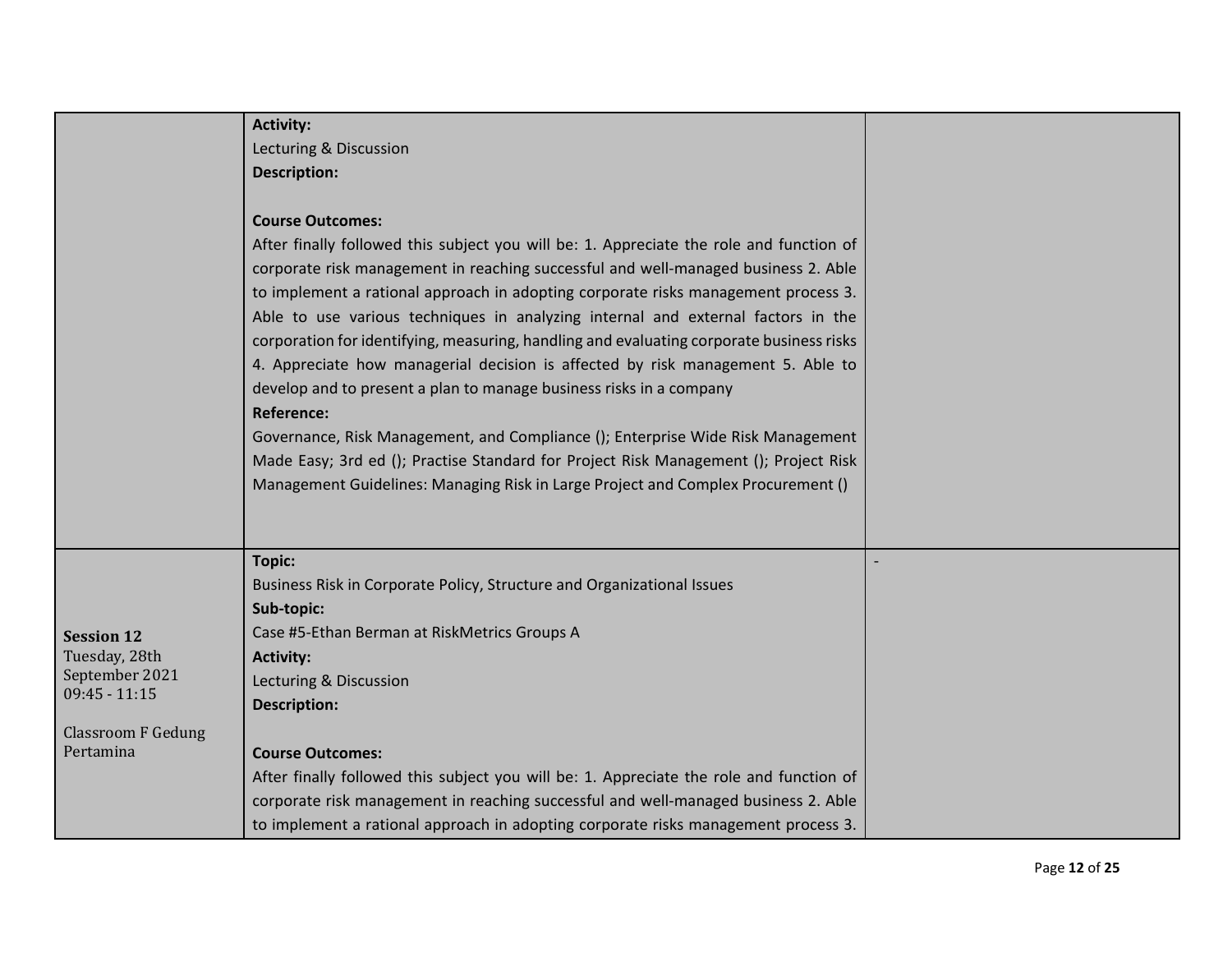|                                                                                                                 | Able to use various techniques in analyzing internal and external factors in the<br>corporation for identifying, measuring, handling and evaluating corporate business risks<br>4. Appreciate how managerial decision is affected by risk management 5. Able to<br>develop and to present a plan to manage business risks in a company<br><b>Reference:</b><br>Governance, Risk Management, and Compliance (); Practise Standard for Project Risk<br>Management (); Enterprise Wide Risk Management Made Easy; 3rd ed (); Project Risk<br>Management Guidelines: Managing Risk in Large Project and Complex Procurement () |  |
|-----------------------------------------------------------------------------------------------------------------|----------------------------------------------------------------------------------------------------------------------------------------------------------------------------------------------------------------------------------------------------------------------------------------------------------------------------------------------------------------------------------------------------------------------------------------------------------------------------------------------------------------------------------------------------------------------------------------------------------------------------|--|
|                                                                                                                 |                                                                                                                                                                                                                                                                                                                                                                                                                                                                                                                                                                                                                            |  |
| <b>Session 13</b><br>Tuesday, 5th October<br>2021<br>$08:00 - 11:00$<br><b>Classroom F Gedung</b><br>Pertamina  | Topic:<br>Exam<br>Sub-topic:<br><b>Activity:</b><br><b>Description:</b><br><b>Course Outcomes:</b><br><b>Reference:</b>                                                                                                                                                                                                                                                                                                                                                                                                                                                                                                    |  |
| <b>Session 14</b><br>Tuesday, 12th October<br>2021<br>$08:00 - 09:30$<br><b>Classroom F Gedung</b><br>Pertamina | <b>Topic:</b><br>Mid Term Exam<br>Sub-topic:<br>Mid-Term Take Home Test<br><b>Activity:</b>                                                                                                                                                                                                                                                                                                                                                                                                                                                                                                                                |  |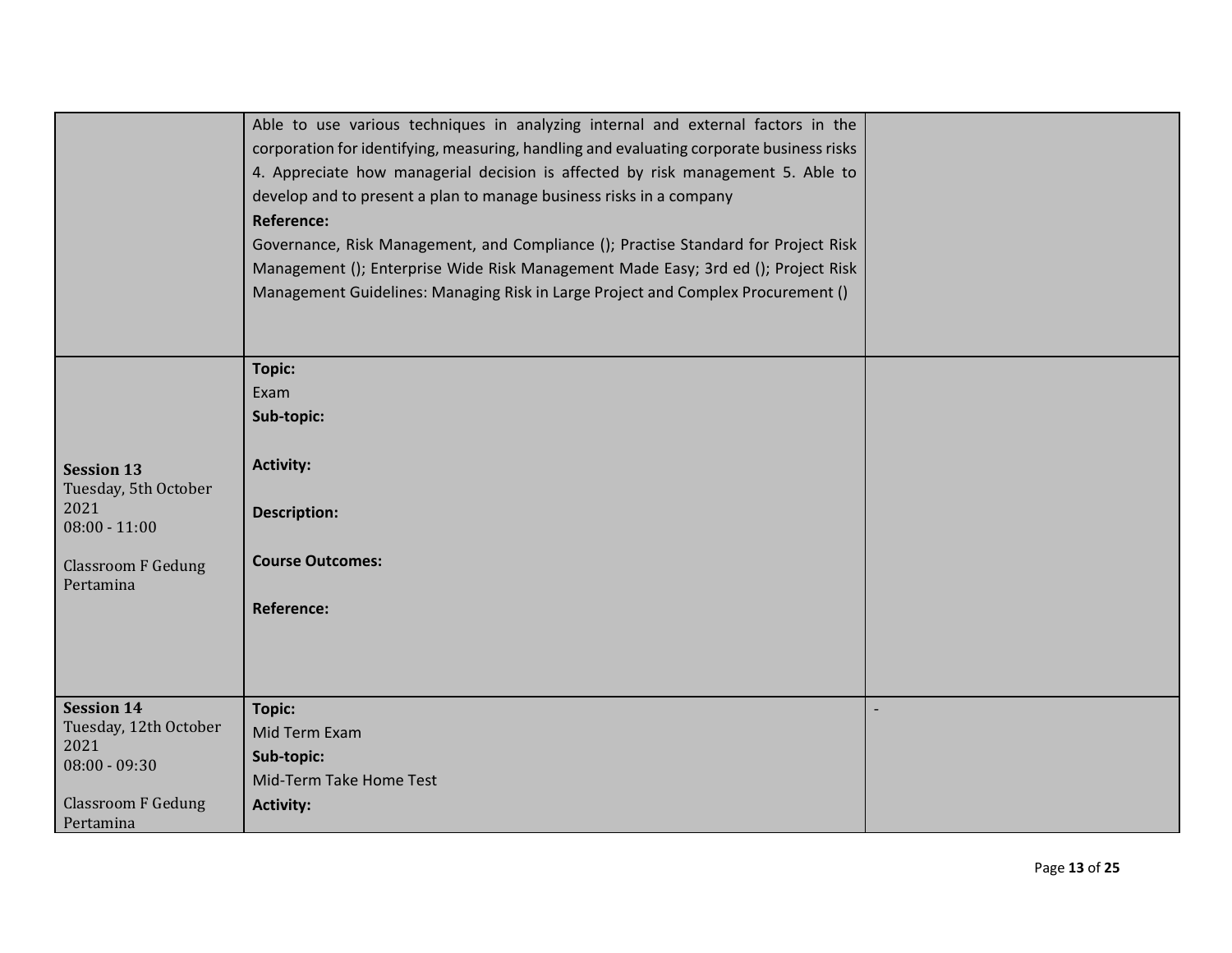|                                                                                                                 | <b>Description:</b><br><b>Course Outcomes:</b><br>After finally followed this subject you will be: 1. Appreciate the role and function of<br>corporate risk management in reaching successful and well-managed business 2. Able<br>to implement a rational approach in adopting corporate risks management process 3.<br>Able to use various techniques in analyzing internal and external factors in the<br>corporation for identifying, measuring, handling and evaluating corporate business risks<br>4. Appreciate how managerial decision is affected by risk management 5. Able to<br>develop and to present a plan to manage business risks in a company<br><b>Reference:</b>                                |  |
|-----------------------------------------------------------------------------------------------------------------|---------------------------------------------------------------------------------------------------------------------------------------------------------------------------------------------------------------------------------------------------------------------------------------------------------------------------------------------------------------------------------------------------------------------------------------------------------------------------------------------------------------------------------------------------------------------------------------------------------------------------------------------------------------------------------------------------------------------|--|
| <b>Session 15</b><br>Tuesday, 12th October<br>2021<br>$09:45 - 11:15$<br><b>Classroom F Gedung</b><br>Pertamina | <b>Topic:</b><br><b>Risk Performance Measurement</b><br>Sub-topic:<br>Value at Risk (VaR), Risk Adjusted Discount Rate (RADR), Risk Based Capital, Risk<br>Adjusted Return on Capital, Stress Testing, Back Testing, Simulation and Scenario<br>Analysis<br><b>Activity:</b><br>Lecturing & Discussion<br><b>Description:</b><br><b>Course Outcomes:</b><br>After finally followed this subject you will be: 1. Appreciate the role and function of<br>corporate risk management in reaching successful and well-managed business 2. Able<br>to implement a rational approach in adopting corporate risks management process 3.<br>Able to use various techniques in analyzing internal and external factors in the |  |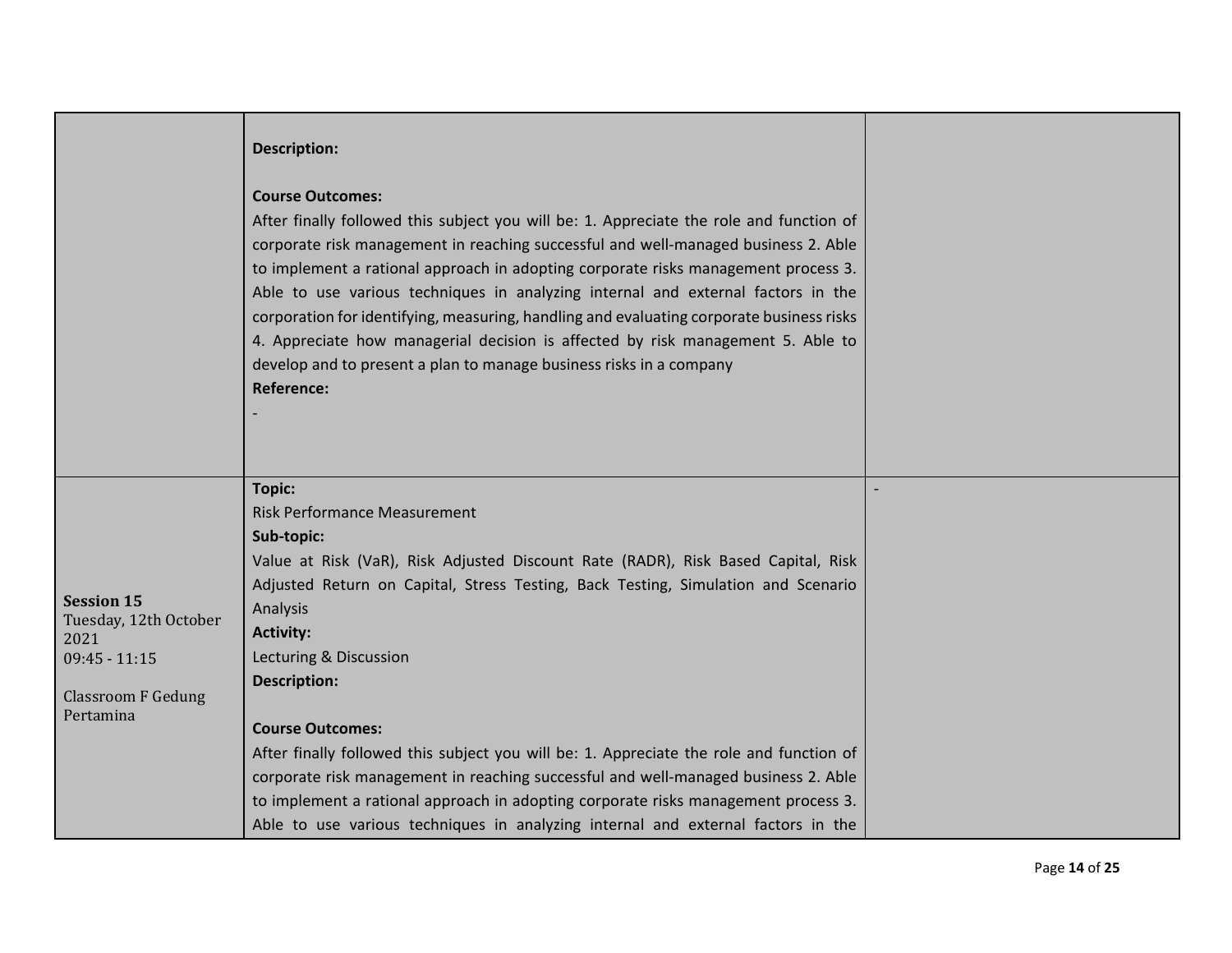|                           | corporation for identifying, measuring, handling and evaluating corporate business risks<br>4. Appreciate how managerial decision is affected by risk management 5. Able to<br>develop and to present a plan to manage business risks in a company<br><b>Reference:</b><br>Honeywell Inc., And Integrated Risk Management (); Project Risk Management<br>Guidelines: Managing Risk in Large Project and Complex Procurement (); Handbook of<br>Integrated Risk Management in global supply chains (); Enterprise Wide Risk<br>Management Made Easy; 3rd ed (); Practise Standard for Project Risk Management () |  |
|---------------------------|-----------------------------------------------------------------------------------------------------------------------------------------------------------------------------------------------------------------------------------------------------------------------------------------------------------------------------------------------------------------------------------------------------------------------------------------------------------------------------------------------------------------------------------------------------------------------------------------------------------------|--|
|                           | <b>Topic:</b>                                                                                                                                                                                                                                                                                                                                                                                                                                                                                                                                                                                                   |  |
|                           | <b>Risk Performance Measurement</b>                                                                                                                                                                                                                                                                                                                                                                                                                                                                                                                                                                             |  |
|                           | Sub-topic:                                                                                                                                                                                                                                                                                                                                                                                                                                                                                                                                                                                                      |  |
|                           | Case #6: United Grain Growers Ltd (A)                                                                                                                                                                                                                                                                                                                                                                                                                                                                                                                                                                           |  |
|                           | <b>Activity:</b>                                                                                                                                                                                                                                                                                                                                                                                                                                                                                                                                                                                                |  |
|                           | Lecturing & Discussion                                                                                                                                                                                                                                                                                                                                                                                                                                                                                                                                                                                          |  |
|                           | <b>Description:</b>                                                                                                                                                                                                                                                                                                                                                                                                                                                                                                                                                                                             |  |
| <b>Session 16</b>         |                                                                                                                                                                                                                                                                                                                                                                                                                                                                                                                                                                                                                 |  |
| Tuesday, 26th October     | <b>Course Outcomes:</b>                                                                                                                                                                                                                                                                                                                                                                                                                                                                                                                                                                                         |  |
| 2021<br>$08:00 - 09:30$   | After finally followed this subject you will be: 1. Appreciate the role and function of                                                                                                                                                                                                                                                                                                                                                                                                                                                                                                                         |  |
|                           | corporate risk management in reaching successful and well-managed business 2. Able                                                                                                                                                                                                                                                                                                                                                                                                                                                                                                                              |  |
| <b>Classroom F Gedung</b> | to implement a rational approach in adopting corporate risks management process 3.                                                                                                                                                                                                                                                                                                                                                                                                                                                                                                                              |  |
| Pertamina                 | Able to use various techniques in analyzing internal and external factors in the                                                                                                                                                                                                                                                                                                                                                                                                                                                                                                                                |  |
|                           | corporation for identifying, measuring, handling and evaluating corporate business risks                                                                                                                                                                                                                                                                                                                                                                                                                                                                                                                        |  |
|                           | 4. Appreciate how managerial decision is affected by risk management 5. Able to                                                                                                                                                                                                                                                                                                                                                                                                                                                                                                                                 |  |
|                           | develop and to present a plan to manage business risks in a company                                                                                                                                                                                                                                                                                                                                                                                                                                                                                                                                             |  |
|                           | <b>Reference:</b>                                                                                                                                                                                                                                                                                                                                                                                                                                                                                                                                                                                               |  |
|                           | Enterprise Wide Risk Management Made Easy; 3rd ed (); Handbook of Integrated Risk                                                                                                                                                                                                                                                                                                                                                                                                                                                                                                                               |  |
|                           | Management in global supply chains (); Practise Standard for Project Risk Management                                                                                                                                                                                                                                                                                                                                                                                                                                                                                                                            |  |
|                           | (); Governance, Risk Management, and Compliance ()                                                                                                                                                                                                                                                                                                                                                                                                                                                                                                                                                              |  |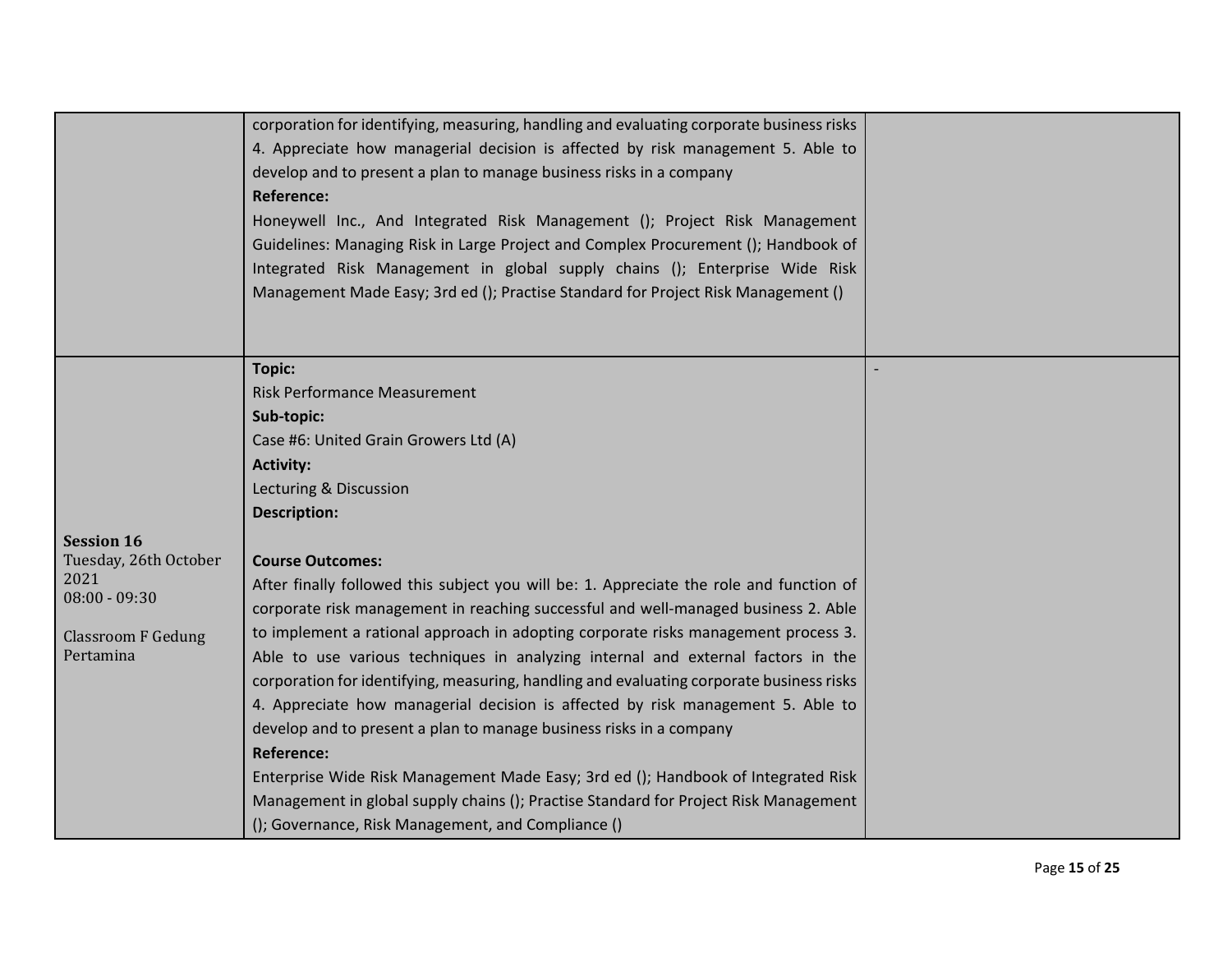| <b>Session 17</b><br>Tuesday, 26th October<br>2021<br>$09:45 - 11:15$<br><b>Classroom F Gedung</b><br>Pertamina | <b>Topic:</b><br><b>Enterprise Risk Management</b><br>Sub-topic:<br>Portfolio approach in ERM, Comparison of Classical Risk Management and ERM, Ways<br>of Setting up ERM, Benefits of ERM<br><b>Activity:</b><br>Lecturing & Discussion<br><b>Description:</b><br><b>Course Outcomes:</b><br>After finally followed this subject you will be: 1. Appreciate the role and function of<br>corporate risk management in reaching successful and well-managed business 2. Able<br>to implement a rational approach in adopting corporate risks management process 3.<br>Able to use various techniques in analyzing internal and external factors in the<br>corporation for identifying, measuring, handling and evaluating corporate business risks<br>4. Appreciate how managerial decision is affected by risk management 5. Able to<br>develop and to present a plan to manage business risks in a company<br><b>Reference:</b><br>Handbook of Integrated Risk Management in global supply chains (); Governance, Risk<br>Management, and Compliance (); Enterprise Wide Risk Management Made Easy; 3rd ed<br>$\left( \right)$ |  |
|-----------------------------------------------------------------------------------------------------------------|---------------------------------------------------------------------------------------------------------------------------------------------------------------------------------------------------------------------------------------------------------------------------------------------------------------------------------------------------------------------------------------------------------------------------------------------------------------------------------------------------------------------------------------------------------------------------------------------------------------------------------------------------------------------------------------------------------------------------------------------------------------------------------------------------------------------------------------------------------------------------------------------------------------------------------------------------------------------------------------------------------------------------------------------------------------------------------------------------------------------------------|--|
| <b>Session 18</b><br>Tuesday, 2nd November<br>2021<br>$08:00 - 09:30$                                           | <b>Topic:</b><br><b>Enterprise Risk Management</b><br>Sub-topic:<br>Case #7: Pine Street Capital                                                                                                                                                                                                                                                                                                                                                                                                                                                                                                                                                                                                                                                                                                                                                                                                                                                                                                                                                                                                                                |  |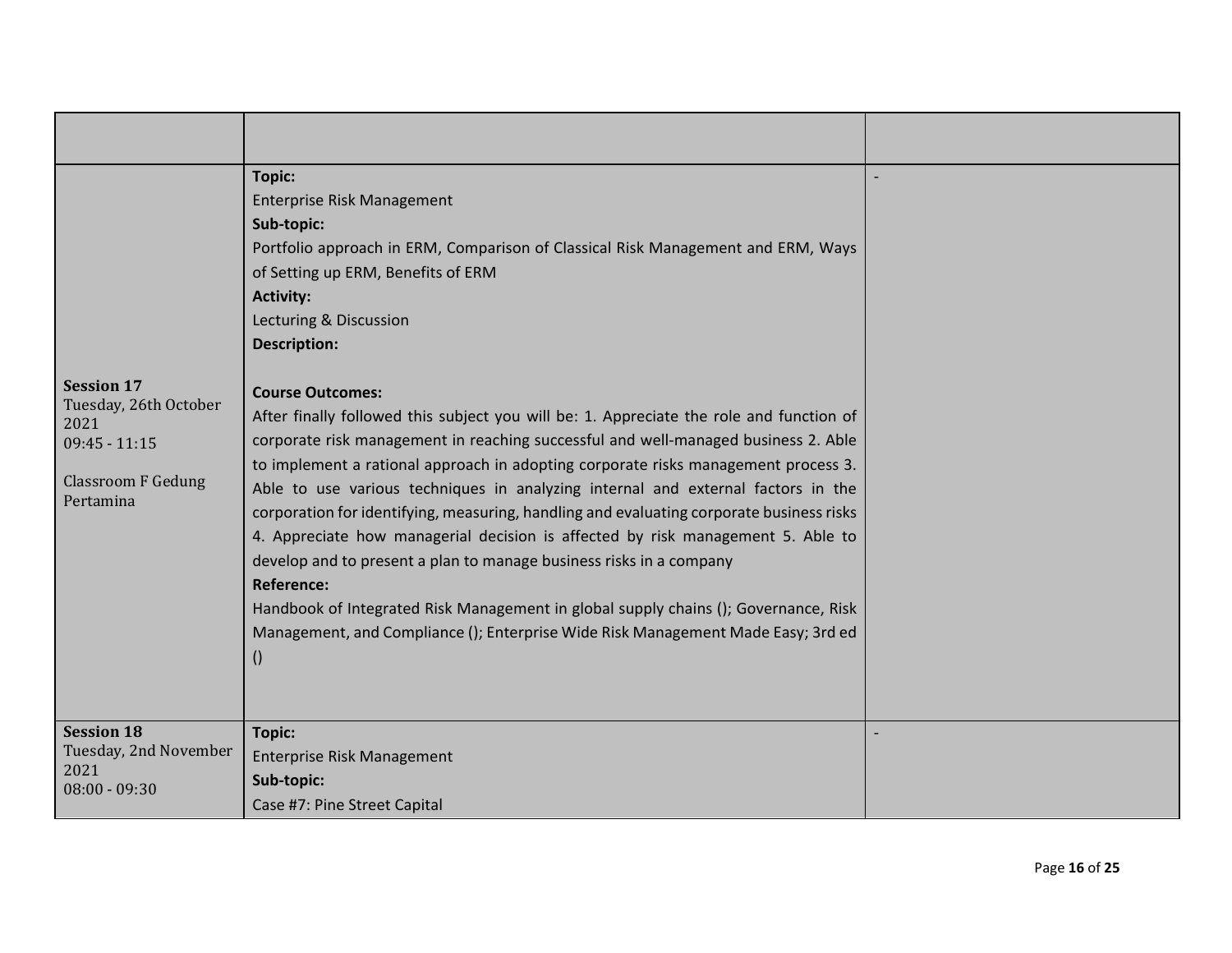| <b>Classroom F Gedung</b> | <b>Activity:</b>                                                                         |  |
|---------------------------|------------------------------------------------------------------------------------------|--|
| Pertamina                 | Lecturing & Discussion                                                                   |  |
|                           | <b>Description:</b>                                                                      |  |
|                           |                                                                                          |  |
|                           | <b>Course Outcomes:</b>                                                                  |  |
|                           | After finally followed this subject you will be: 1. Appreciate the role and function of  |  |
|                           | corporate risk management in reaching successful and well-managed business 2. Able       |  |
|                           | to implement a rational approach in adopting corporate risks management process 3.       |  |
|                           | Able to use various techniques in analyzing internal and external factors in the         |  |
|                           | corporation for identifying, measuring, handling and evaluating corporate business risks |  |
|                           | 4. Appreciate how managerial decision is affected by risk management 5. Able to          |  |
|                           | develop and to present a plan to manage business risks in a company                      |  |
|                           | <b>Reference:</b>                                                                        |  |
|                           | Handbook of Integrated Risk Management in global supply chains (); Governance, Risk      |  |
|                           | Management, and Compliance (); Enterprise Wide Risk Management Made Easy; 3rd ed         |  |
|                           | (); Project Risk Management Guidelines: Managing Risk in Large Project and Complex       |  |
|                           | Procurement (); Honeywell Inc., And Integrated Risk Management ()                        |  |
|                           |                                                                                          |  |
|                           |                                                                                          |  |
|                           | <b>Topic:</b>                                                                            |  |
|                           | Credit Risk Management                                                                   |  |
| <b>Session 19</b>         | Sub-topic:                                                                               |  |
| Tuesday, 2nd November     | 5 C Analysis, Credit Risk Exposure, Credit Risk Measurement, Credit Rating               |  |
| 2021                      | <b>Activity:</b>                                                                         |  |
| $09:45 - 11:15$           | Lecturing & Discussion                                                                   |  |
| <b>Classroom F Gedung</b> | <b>Description:</b>                                                                      |  |
| Pertamina                 |                                                                                          |  |
|                           | <b>Course Outcomes:</b>                                                                  |  |
|                           | After finally followed this subject you will be: 1. Appreciate the role and function of  |  |
|                           | corporate risk management in reaching successful and well-managed business 2. Able       |  |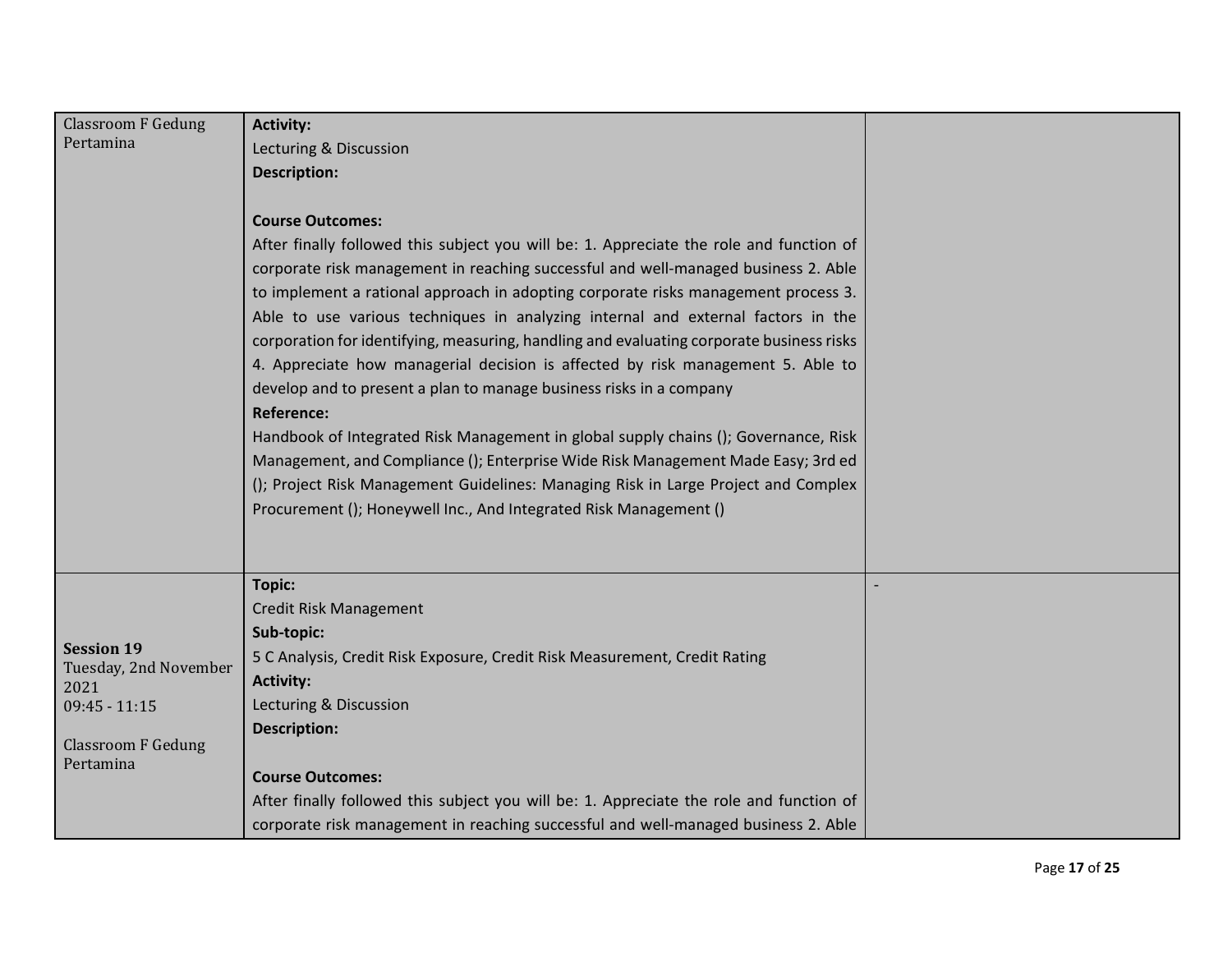|                                                                                                                 | to implement a rational approach in adopting corporate risks management process 3.<br>Able to use various techniques in analyzing internal and external factors in the<br>corporation for identifying, measuring, handling and evaluating corporate business risks<br>4. Appreciate how managerial decision is affected by risk management 5. Able to<br>develop and to present a plan to manage business risks in a company<br><b>Reference:</b><br>Enterprise Wide Risk Management Made Easy; 3rd ed (); Governance, Risk<br>Management, and Compliance (); Project Risk Management Guidelines: Managing Risk<br>in Large Project and Complex Procurement (); Practise Standard for Project Risk<br>Management ()                                                                                                                                    |  |
|-----------------------------------------------------------------------------------------------------------------|--------------------------------------------------------------------------------------------------------------------------------------------------------------------------------------------------------------------------------------------------------------------------------------------------------------------------------------------------------------------------------------------------------------------------------------------------------------------------------------------------------------------------------------------------------------------------------------------------------------------------------------------------------------------------------------------------------------------------------------------------------------------------------------------------------------------------------------------------------|--|
| <b>Session 20</b><br>Tuesday, 9th November<br>2021<br>$08:00 - 09:30$<br><b>Classroom F Gedung</b><br>Pertamina | Topic:<br>Credit Risk Management<br>Sub-topic:<br>Case #8: Foreign Exchange Hedging Strategies at General Motors<br><b>Activity:</b><br>Lecturing & Discussion<br><b>Description:</b><br><b>Course Outcomes:</b><br>After finally followed this subject you will be: 1. Appreciate the role and function of<br>corporate risk management in reaching successful and well-managed business 2. Able<br>to implement a rational approach in adopting corporate risks management process 3.<br>Able to use various techniques in analyzing internal and external factors in the<br>corporation for identifying, measuring, handling and evaluating corporate business risks<br>4. Appreciate how managerial decision is affected by risk management 5. Able to<br>develop and to present a plan to manage business risks in a company<br><b>Reference:</b> |  |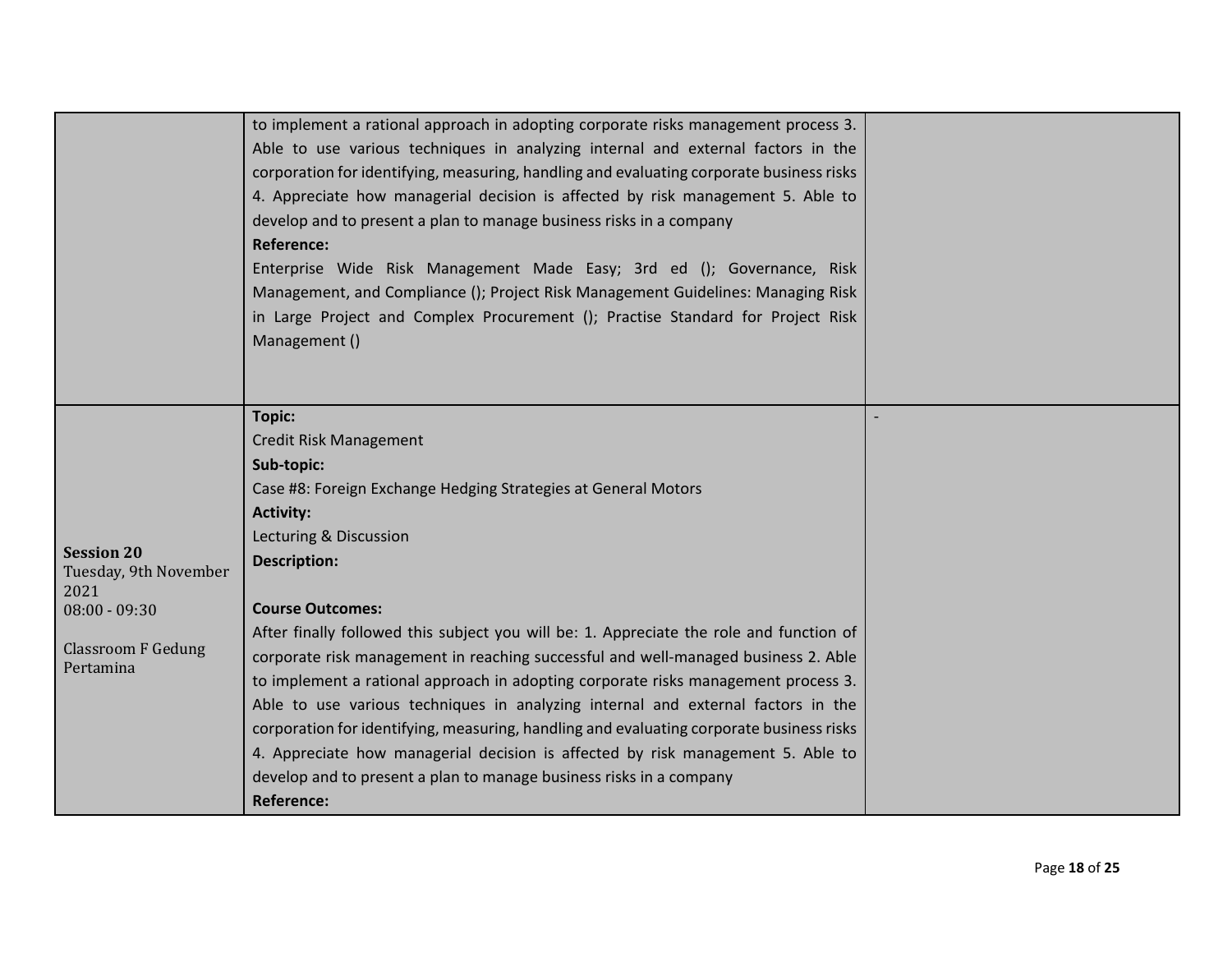|                                                                                                                 | Governance, Risk Management, and Compliance (); Practise Standard for Project Risk<br>Management (); Enterprise Wide Risk Management Made Easy; 3rd ed (); Handbook of<br>Integrated Risk Management in global supply chains (); Project Risk Management<br>Guidelines: Managing Risk in Large Project and Complex Procurement ()                                                                                                                                                                                                                                                                                                                                                                                                                                                                                                                                                                                                                                                                                                                |  |
|-----------------------------------------------------------------------------------------------------------------|--------------------------------------------------------------------------------------------------------------------------------------------------------------------------------------------------------------------------------------------------------------------------------------------------------------------------------------------------------------------------------------------------------------------------------------------------------------------------------------------------------------------------------------------------------------------------------------------------------------------------------------------------------------------------------------------------------------------------------------------------------------------------------------------------------------------------------------------------------------------------------------------------------------------------------------------------------------------------------------------------------------------------------------------------|--|
| <b>Session 21</b><br>Tuesday, 9th November<br>2021<br>$09:45 - 11:15$<br><b>Classroom F Gedung</b><br>Pertamina | <b>Topic:</b><br>Market Risk Management<br>Sub-topic:<br>Market Risk Exposure, Market Risk Measurement, Market Risk Mitigation<br><b>Activity:</b><br>Lecturing & Discussion<br><b>Description:</b><br><b>Course Outcomes:</b><br>After finally followed this subject you will be: 1. Appreciate the role and function of<br>corporate risk management in reaching successful and well-managed business 2. Able<br>to implement a rational approach in adopting corporate risks management process 3.<br>Able to use various techniques in analyzing internal and external factors in the<br>corporation for identifying, measuring, handling and evaluating corporate business risks<br>4. Appreciate how managerial decision is affected by risk management 5. Able to<br>develop and to present a plan to manage business risks in a company<br><b>Reference:</b><br>Governance, Risk Management, and Compliance (); An introduction to Derivatives and<br>Risk Management; 9th ed. (); Risk Management And Financial Institutions; 4th ed () |  |
| <b>Session 22</b><br>Tuesday, 16th<br>November 2021                                                             | <b>Topic:</b><br>Market Risk Management                                                                                                                                                                                                                                                                                                                                                                                                                                                                                                                                                                                                                                                                                                                                                                                                                                                                                                                                                                                                          |  |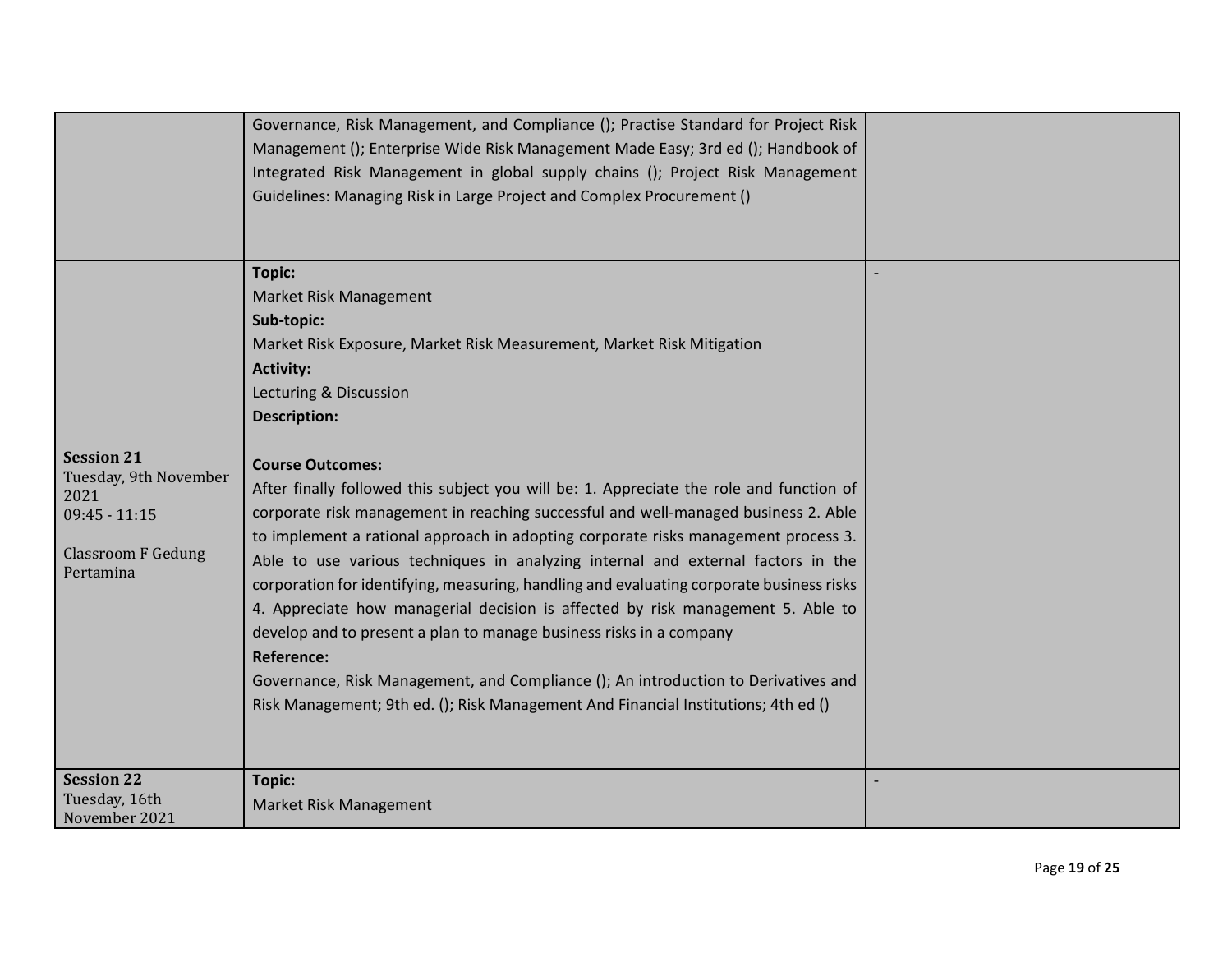| $08:00 - 09:30$                        | Sub-topic:                                                                               |  |
|----------------------------------------|------------------------------------------------------------------------------------------|--|
|                                        | Case #9: Honeywell Inc., and Integrated Risk Management                                  |  |
| <b>Classroom F Gedung</b><br>Pertamina | <b>Activity:</b>                                                                         |  |
|                                        | Lecturing & Discussion                                                                   |  |
|                                        | <b>Description:</b>                                                                      |  |
|                                        |                                                                                          |  |
|                                        | <b>Course Outcomes:</b>                                                                  |  |
|                                        | After finally followed this subject you will be: 1. Appreciate the role and function of  |  |
|                                        | corporate risk management in reaching successful and well-managed business 2. Able       |  |
|                                        | to implement a rational approach in adopting corporate risks management process 3.       |  |
|                                        | Able to use various techniques in analyzing internal and external factors in the         |  |
|                                        | corporation for identifying, measuring, handling and evaluating corporate business risks |  |
|                                        | 4. Appreciate how managerial decision is affected by risk management 5. Able to          |  |
|                                        | develop and to present a plan to manage business risks in a company                      |  |
|                                        | <b>Reference:</b>                                                                        |  |
|                                        | Governance, Risk Management, and Compliance (); An introduction to Derivatives and       |  |
|                                        | Risk Management; 9th ed. (); Risk Management And Financial Institutions; 4th ed (); Risk |  |
|                                        | Management for Islamic Banks ()                                                          |  |
|                                        |                                                                                          |  |
|                                        |                                                                                          |  |
|                                        | <b>Topic:</b>                                                                            |  |
|                                        | Operational and Liquidity Risk Management                                                |  |
| <b>Session 23</b>                      | Sub-topic:                                                                               |  |
| Tuesday, 16th                          | Operational Risk Exposure, Operational Risk Measurement and Mitigation, Liquidity        |  |
| November 2021<br>$09:45 - 11:15$       | <b>Risk Measurement and Mitigation</b>                                                   |  |
|                                        | <b>Activity:</b>                                                                         |  |
| <b>Classroom F Gedung</b>              | Lecturing & Discussion                                                                   |  |
| Pertamina                              | <b>Description:</b>                                                                      |  |
|                                        |                                                                                          |  |
|                                        | <b>Course Outcomes:</b>                                                                  |  |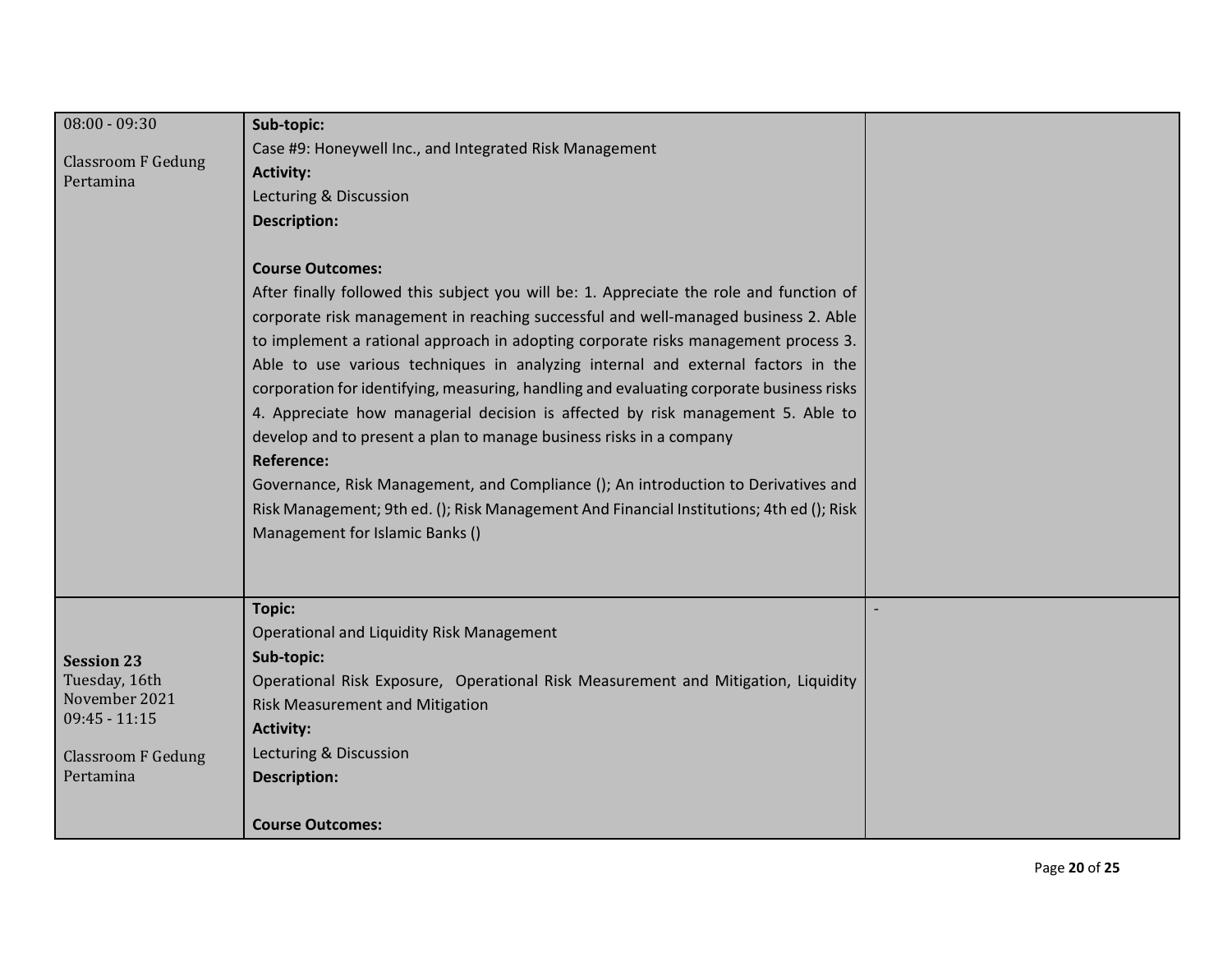| After finally followed this subject you will be: 1. Appreciate the role and function of<br>corporate risk management in reaching successful and well-managed business 2. Able<br>to implement a rational approach in adopting corporate risks management process 3.<br>Able to use various techniques in analyzing internal and external factors in the<br>corporation for identifying, measuring, handling and evaluating corporate business risks<br>4. Appreciate how managerial decision is affected by risk management 5. Able to<br>develop and to present a plan to manage business risks in a company<br><b>Reference:</b><br>Governance, Risk Management, and Compliance (); An introduction to Derivatives and<br>Risk Management; 9th ed. (); Risk Management And Financial Institutions; 4th ed (); Risk<br>Management for Islamic Banks ()<br><b>Topic:</b><br>Operational and Liquidity Risk Management<br>Sub-topic:<br>Case#10: Value at Risk<br><b>Activity:</b><br>Lecturing & Discussion<br><b>Session 24</b><br><b>Description:</b><br>Tuesday, 23rd<br>November 2021<br><b>Course Outcomes:</b><br>$08:00 - 09:30$<br>After finally followed this subject you will be: 1. Appreciate the role and function of<br><b>Classroom F Gedung</b><br>corporate risk management in reaching successful and well-managed business 2. Able<br>Pertamina<br>to implement a rational approach in adopting corporate risks management process 3.<br>Able to use various techniques in analyzing internal and external factors in the<br>corporation for identifying, measuring, handling and evaluating corporate business risks<br>4. Appreciate how managerial decision is affected by risk management 5. Able to<br>develop and to present a plan to manage business risks in a company<br><b>Reference:</b> |  |  |
|-------------------------------------------------------------------------------------------------------------------------------------------------------------------------------------------------------------------------------------------------------------------------------------------------------------------------------------------------------------------------------------------------------------------------------------------------------------------------------------------------------------------------------------------------------------------------------------------------------------------------------------------------------------------------------------------------------------------------------------------------------------------------------------------------------------------------------------------------------------------------------------------------------------------------------------------------------------------------------------------------------------------------------------------------------------------------------------------------------------------------------------------------------------------------------------------------------------------------------------------------------------------------------------------------------------------------------------------------------------------------------------------------------------------------------------------------------------------------------------------------------------------------------------------------------------------------------------------------------------------------------------------------------------------------------------------------------------------------------------------------------------------------------------------------------------------------|--|--|
|                                                                                                                                                                                                                                                                                                                                                                                                                                                                                                                                                                                                                                                                                                                                                                                                                                                                                                                                                                                                                                                                                                                                                                                                                                                                                                                                                                                                                                                                                                                                                                                                                                                                                                                                                                                                                         |  |  |
|                                                                                                                                                                                                                                                                                                                                                                                                                                                                                                                                                                                                                                                                                                                                                                                                                                                                                                                                                                                                                                                                                                                                                                                                                                                                                                                                                                                                                                                                                                                                                                                                                                                                                                                                                                                                                         |  |  |
|                                                                                                                                                                                                                                                                                                                                                                                                                                                                                                                                                                                                                                                                                                                                                                                                                                                                                                                                                                                                                                                                                                                                                                                                                                                                                                                                                                                                                                                                                                                                                                                                                                                                                                                                                                                                                         |  |  |
|                                                                                                                                                                                                                                                                                                                                                                                                                                                                                                                                                                                                                                                                                                                                                                                                                                                                                                                                                                                                                                                                                                                                                                                                                                                                                                                                                                                                                                                                                                                                                                                                                                                                                                                                                                                                                         |  |  |
|                                                                                                                                                                                                                                                                                                                                                                                                                                                                                                                                                                                                                                                                                                                                                                                                                                                                                                                                                                                                                                                                                                                                                                                                                                                                                                                                                                                                                                                                                                                                                                                                                                                                                                                                                                                                                         |  |  |
|                                                                                                                                                                                                                                                                                                                                                                                                                                                                                                                                                                                                                                                                                                                                                                                                                                                                                                                                                                                                                                                                                                                                                                                                                                                                                                                                                                                                                                                                                                                                                                                                                                                                                                                                                                                                                         |  |  |
|                                                                                                                                                                                                                                                                                                                                                                                                                                                                                                                                                                                                                                                                                                                                                                                                                                                                                                                                                                                                                                                                                                                                                                                                                                                                                                                                                                                                                                                                                                                                                                                                                                                                                                                                                                                                                         |  |  |
|                                                                                                                                                                                                                                                                                                                                                                                                                                                                                                                                                                                                                                                                                                                                                                                                                                                                                                                                                                                                                                                                                                                                                                                                                                                                                                                                                                                                                                                                                                                                                                                                                                                                                                                                                                                                                         |  |  |
|                                                                                                                                                                                                                                                                                                                                                                                                                                                                                                                                                                                                                                                                                                                                                                                                                                                                                                                                                                                                                                                                                                                                                                                                                                                                                                                                                                                                                                                                                                                                                                                                                                                                                                                                                                                                                         |  |  |
|                                                                                                                                                                                                                                                                                                                                                                                                                                                                                                                                                                                                                                                                                                                                                                                                                                                                                                                                                                                                                                                                                                                                                                                                                                                                                                                                                                                                                                                                                                                                                                                                                                                                                                                                                                                                                         |  |  |
|                                                                                                                                                                                                                                                                                                                                                                                                                                                                                                                                                                                                                                                                                                                                                                                                                                                                                                                                                                                                                                                                                                                                                                                                                                                                                                                                                                                                                                                                                                                                                                                                                                                                                                                                                                                                                         |  |  |
|                                                                                                                                                                                                                                                                                                                                                                                                                                                                                                                                                                                                                                                                                                                                                                                                                                                                                                                                                                                                                                                                                                                                                                                                                                                                                                                                                                                                                                                                                                                                                                                                                                                                                                                                                                                                                         |  |  |
|                                                                                                                                                                                                                                                                                                                                                                                                                                                                                                                                                                                                                                                                                                                                                                                                                                                                                                                                                                                                                                                                                                                                                                                                                                                                                                                                                                                                                                                                                                                                                                                                                                                                                                                                                                                                                         |  |  |
|                                                                                                                                                                                                                                                                                                                                                                                                                                                                                                                                                                                                                                                                                                                                                                                                                                                                                                                                                                                                                                                                                                                                                                                                                                                                                                                                                                                                                                                                                                                                                                                                                                                                                                                                                                                                                         |  |  |
|                                                                                                                                                                                                                                                                                                                                                                                                                                                                                                                                                                                                                                                                                                                                                                                                                                                                                                                                                                                                                                                                                                                                                                                                                                                                                                                                                                                                                                                                                                                                                                                                                                                                                                                                                                                                                         |  |  |
|                                                                                                                                                                                                                                                                                                                                                                                                                                                                                                                                                                                                                                                                                                                                                                                                                                                                                                                                                                                                                                                                                                                                                                                                                                                                                                                                                                                                                                                                                                                                                                                                                                                                                                                                                                                                                         |  |  |
|                                                                                                                                                                                                                                                                                                                                                                                                                                                                                                                                                                                                                                                                                                                                                                                                                                                                                                                                                                                                                                                                                                                                                                                                                                                                                                                                                                                                                                                                                                                                                                                                                                                                                                                                                                                                                         |  |  |
|                                                                                                                                                                                                                                                                                                                                                                                                                                                                                                                                                                                                                                                                                                                                                                                                                                                                                                                                                                                                                                                                                                                                                                                                                                                                                                                                                                                                                                                                                                                                                                                                                                                                                                                                                                                                                         |  |  |
|                                                                                                                                                                                                                                                                                                                                                                                                                                                                                                                                                                                                                                                                                                                                                                                                                                                                                                                                                                                                                                                                                                                                                                                                                                                                                                                                                                                                                                                                                                                                                                                                                                                                                                                                                                                                                         |  |  |
|                                                                                                                                                                                                                                                                                                                                                                                                                                                                                                                                                                                                                                                                                                                                                                                                                                                                                                                                                                                                                                                                                                                                                                                                                                                                                                                                                                                                                                                                                                                                                                                                                                                                                                                                                                                                                         |  |  |
|                                                                                                                                                                                                                                                                                                                                                                                                                                                                                                                                                                                                                                                                                                                                                                                                                                                                                                                                                                                                                                                                                                                                                                                                                                                                                                                                                                                                                                                                                                                                                                                                                                                                                                                                                                                                                         |  |  |
|                                                                                                                                                                                                                                                                                                                                                                                                                                                                                                                                                                                                                                                                                                                                                                                                                                                                                                                                                                                                                                                                                                                                                                                                                                                                                                                                                                                                                                                                                                                                                                                                                                                                                                                                                                                                                         |  |  |
|                                                                                                                                                                                                                                                                                                                                                                                                                                                                                                                                                                                                                                                                                                                                                                                                                                                                                                                                                                                                                                                                                                                                                                                                                                                                                                                                                                                                                                                                                                                                                                                                                                                                                                                                                                                                                         |  |  |
|                                                                                                                                                                                                                                                                                                                                                                                                                                                                                                                                                                                                                                                                                                                                                                                                                                                                                                                                                                                                                                                                                                                                                                                                                                                                                                                                                                                                                                                                                                                                                                                                                                                                                                                                                                                                                         |  |  |
|                                                                                                                                                                                                                                                                                                                                                                                                                                                                                                                                                                                                                                                                                                                                                                                                                                                                                                                                                                                                                                                                                                                                                                                                                                                                                                                                                                                                                                                                                                                                                                                                                                                                                                                                                                                                                         |  |  |
|                                                                                                                                                                                                                                                                                                                                                                                                                                                                                                                                                                                                                                                                                                                                                                                                                                                                                                                                                                                                                                                                                                                                                                                                                                                                                                                                                                                                                                                                                                                                                                                                                                                                                                                                                                                                                         |  |  |
|                                                                                                                                                                                                                                                                                                                                                                                                                                                                                                                                                                                                                                                                                                                                                                                                                                                                                                                                                                                                                                                                                                                                                                                                                                                                                                                                                                                                                                                                                                                                                                                                                                                                                                                                                                                                                         |  |  |
|                                                                                                                                                                                                                                                                                                                                                                                                                                                                                                                                                                                                                                                                                                                                                                                                                                                                                                                                                                                                                                                                                                                                                                                                                                                                                                                                                                                                                                                                                                                                                                                                                                                                                                                                                                                                                         |  |  |
|                                                                                                                                                                                                                                                                                                                                                                                                                                                                                                                                                                                                                                                                                                                                                                                                                                                                                                                                                                                                                                                                                                                                                                                                                                                                                                                                                                                                                                                                                                                                                                                                                                                                                                                                                                                                                         |  |  |
|                                                                                                                                                                                                                                                                                                                                                                                                                                                                                                                                                                                                                                                                                                                                                                                                                                                                                                                                                                                                                                                                                                                                                                                                                                                                                                                                                                                                                                                                                                                                                                                                                                                                                                                                                                                                                         |  |  |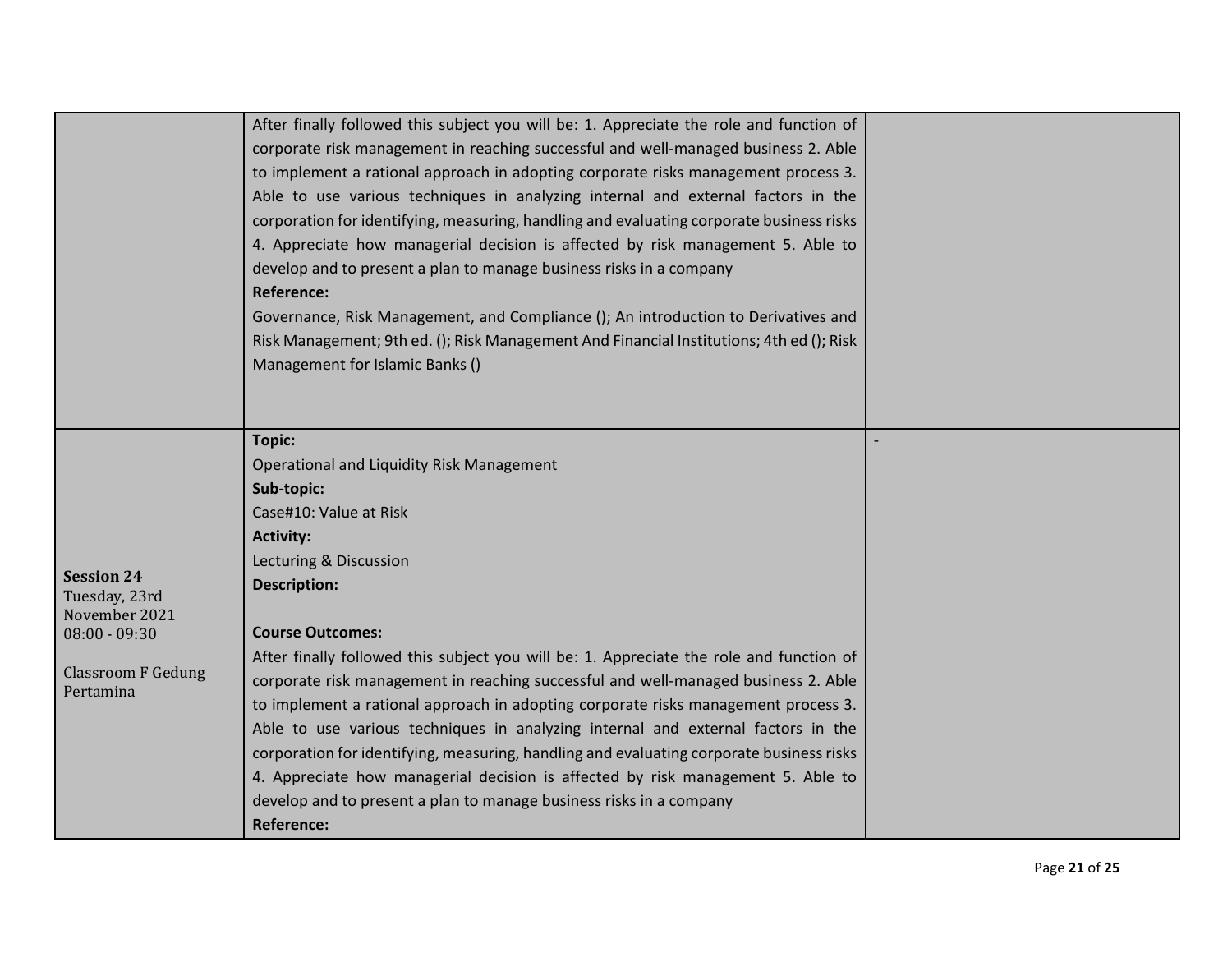|                                                                                                                  | Governance, Risk Management, and Compliance (); An introduction to Derivatives and<br>Risk Management; 9th ed. (); Risk Management And Financial Institutions; 4th ed (); Risk<br>Management for Islamic Banks ()                                                                                                                                                                                                                                                                                                                                                                                                                                                                                                                                                                                                                                                                                                                                                                                                                                               |  |
|------------------------------------------------------------------------------------------------------------------|-----------------------------------------------------------------------------------------------------------------------------------------------------------------------------------------------------------------------------------------------------------------------------------------------------------------------------------------------------------------------------------------------------------------------------------------------------------------------------------------------------------------------------------------------------------------------------------------------------------------------------------------------------------------------------------------------------------------------------------------------------------------------------------------------------------------------------------------------------------------------------------------------------------------------------------------------------------------------------------------------------------------------------------------------------------------|--|
| <b>Session 25</b><br>Tuesday, 23rd<br>November 2021<br>$09:45 - 11:15$<br><b>Classroom F Gedung</b><br>Pertamina | <b>Topic:</b><br>Operational and Liquidity Risk Management<br>Sub-topic:<br>Liquidity Risk Exposure,<br><b>Activity:</b><br>Lecturing & Discussion<br><b>Description:</b><br><b>Course Outcomes:</b><br>After finally followed this subject you will be: 1. Appreciate the role and function of<br>corporate risk management in reaching successful and well-managed business 2. Able<br>to implement a rational approach in adopting corporate risks management process 3.<br>Able to use various techniques in analyzing internal and external factors in the<br>corporation for identifying, measuring, handling and evaluating corporate business risks<br>4. Appreciate how managerial decision is affected by risk management 5. Able to<br>develop and to present a plan to manage business risks in a company<br><b>Reference:</b><br>Governance, Risk Management, and Compliance (); An introduction to Derivatives and<br>Risk Management; 9th ed. (); Risk Management And Financial Institutions; 4th ed (); Risk<br>Management for Islamic Banks () |  |
| <b>Session 26</b><br>Tuesday, 30th<br>November 2021                                                              | <b>Topic:</b><br>Exam                                                                                                                                                                                                                                                                                                                                                                                                                                                                                                                                                                                                                                                                                                                                                                                                                                                                                                                                                                                                                                           |  |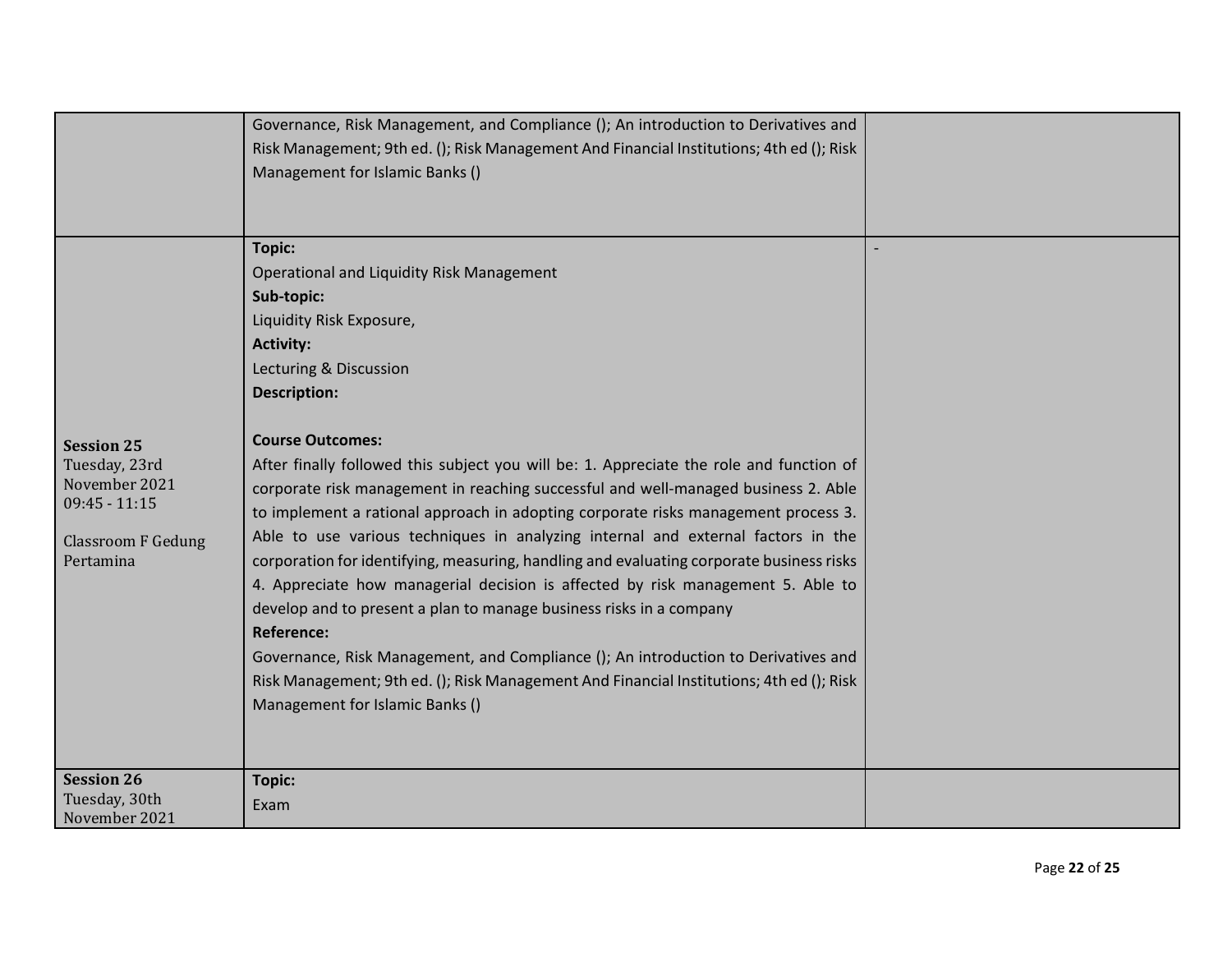| $08:00 - 11:00$                        | Sub-topic:              |  |
|----------------------------------------|-------------------------|--|
| <b>Classroom F Gedung</b><br>Pertamina | <b>Activity:</b>        |  |
|                                        | <b>Description:</b>     |  |
|                                        | <b>Course Outcomes:</b> |  |
|                                        | <b>Reference:</b>       |  |
|                                        |                         |  |
|                                        |                         |  |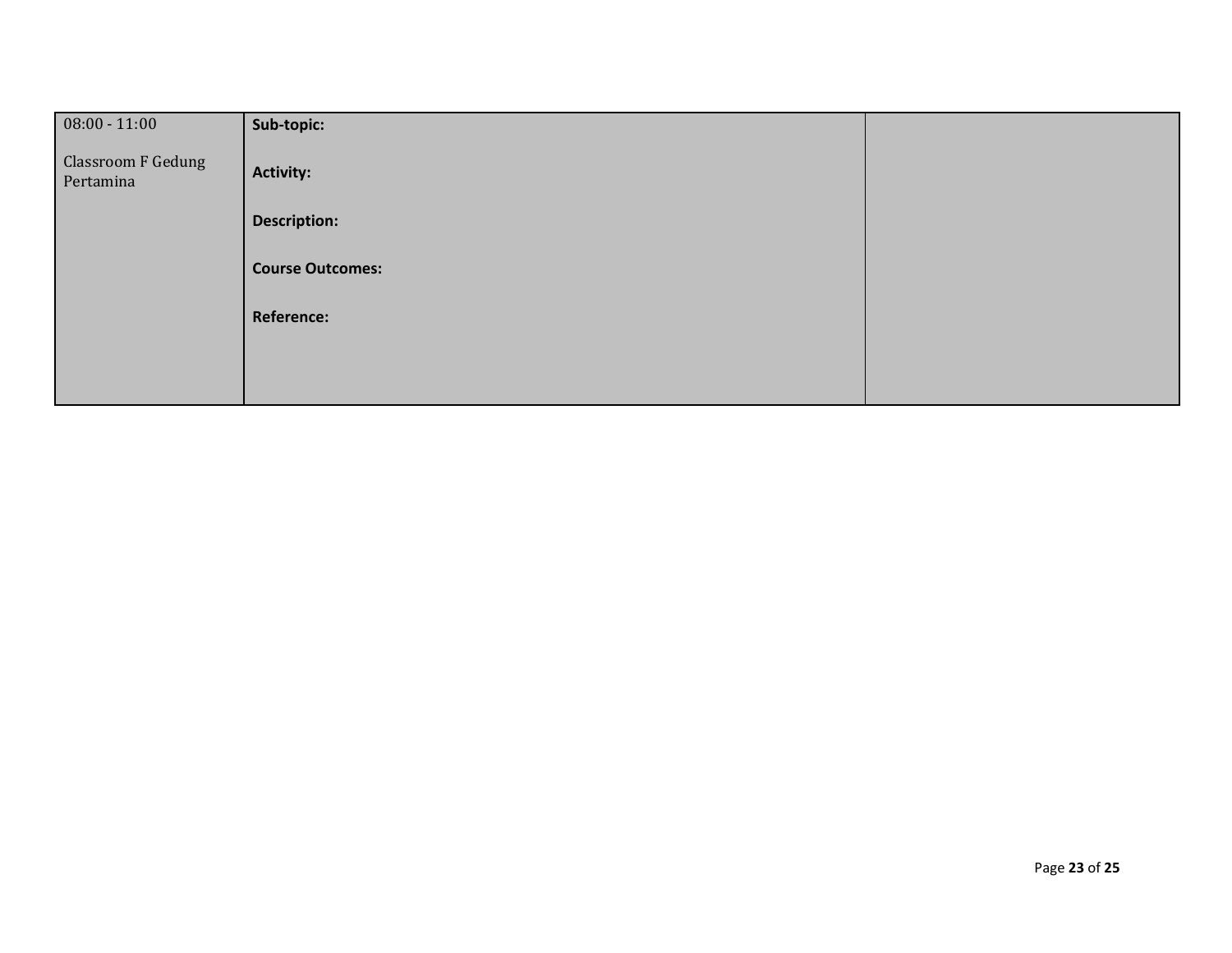#### **6. Assessment Summary**

Table 4. Assessment summary and weight of Corporate Risk Management

#### **7. Grading Policy**

| Aspect | % |
|--------|---|
| TOTAL  |   |

#### **8. Course Policy**

Students are expected to read materials prior to class. This course is intended for those students who have either had no prior financial training or who feel the need to improve on their basic financial skills. The format of the course is in class. You will be given the theoretical background on the topics being discussed and examples of issues that considered related to the risks may impact to corporation and individual. Therefore, you must take the initiative in sharpening your inquisitive mind. Assigned readings and problems should be completed prior to the lecture. The first 5‐10 minutes of the lecture will be a short quiz called readiness assessment test (RAT). Therefore, you have to read the material/textbook references/case assignment prior to attending the class. Your participation is highly encouraged at all time and also be graded. Please note that failure to demonstrate adequate preparation in class can lead to an unfavorable effect on grades, so it is very important to keep up with the class work and do not fall behind. Additionally, this course requires an 80% minimum attendance as a prerequisite to your getting an A. If the student attendance missed the class more than 20% of class‐time, your total score will be downgraded. Also keep in mind that SBM‐ITB regulations dictate that you need at least 80% attendance to enable you to take your final exam. Please do not sign on the attendance list for anyone but yourself; you are not doing your classmate any favor by forging her/his signature, as it will bring you both nothing but trouble. Punctuality is no less important. If you come in late, you will disrupt classroom activity and be left behind at the same time. Therefore, it is imperative that you arrive promptly, both for your auditorium and your tutorial sessions. Let's work together to make this course productive and fun.